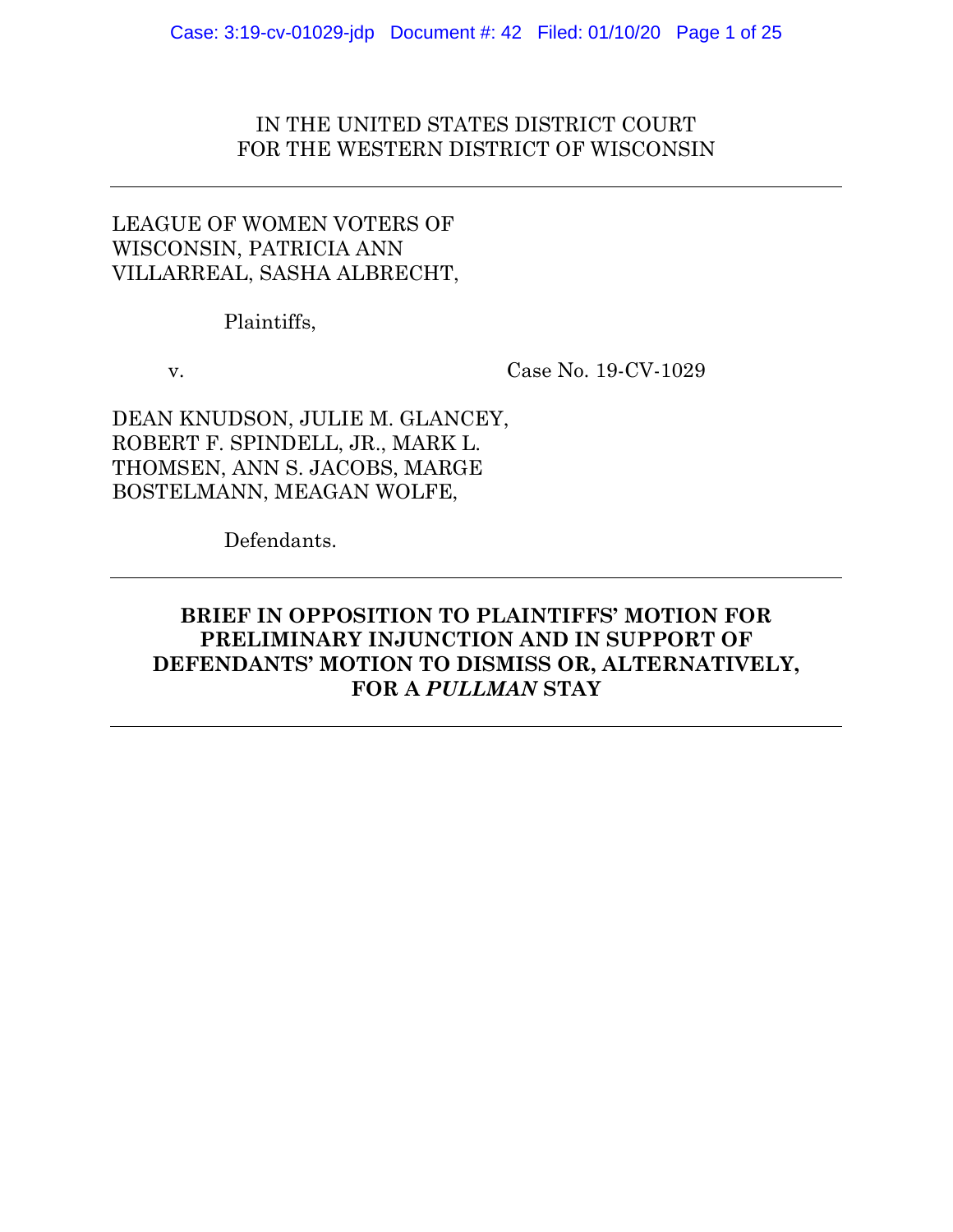### **INTRODUCTION**

Plaintiffs—the League of Women Voters and two registered Wisconsin voters—contend that there is an imminent risk that the Wisconsin Elections Commission (the "Commission") will deactivate over 200,000 voter registrations without notice, in violation of the due process clause. But their claims are premature in light of the still-developing events in Wisconsin state courts.

This case has arisen because of state court litigation that remains ongoing—specifically, a mandamus order by a Wisconsin circuit court directing the Commission to deactivate voter registrations pursuant to a state statute, Wis. Stat. § 6.50(3), which addresses voters who have moved away from their registered address. That order misread the plain language of the statute and so the Commission has appealed it. Apart from that order, the Commission as of the date of this filing has adopted no plan to deactivate any voter registrations. Under these circumstances, Plaintiffs' complaint should be stayed under the abstention doctrine originating in *Railroad Commission of Texas v. Pullman Co.*, 312 U.S. 496 (1941) or, alternatively, dismissed as unripe.

Because the state circuit court order may be reversed—at minimum, it remains unclear, for now, how the state litigation will be resolved—it remains speculative whether any deactivations will occur and, if so, what notice, if any,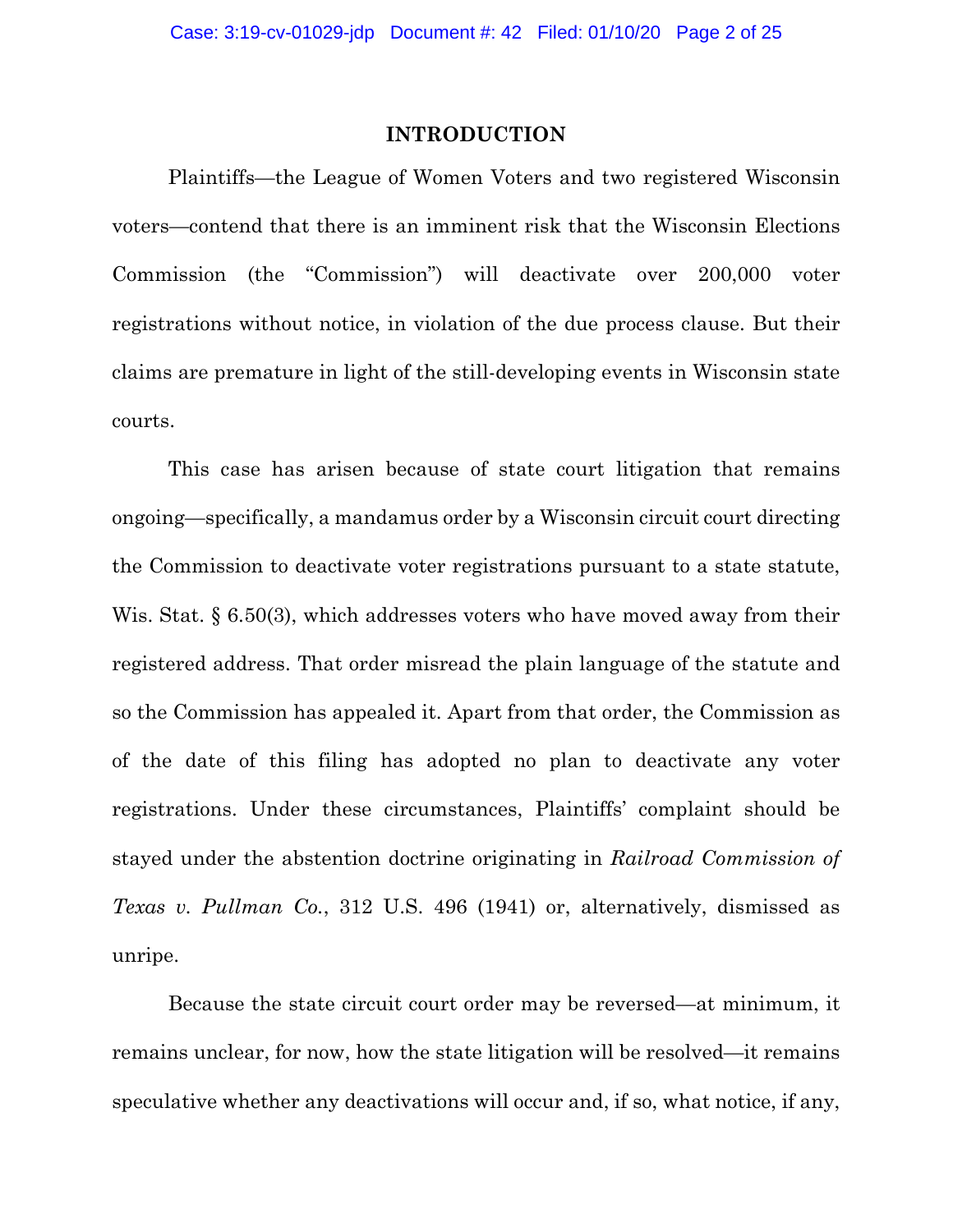#### Case: 3:19-cv-01029-jdp Document #: 42 Filed: 01/10/20 Page 3 of 25

would be accompany them. Simply put, the Commission may well decide to give notice of any deactivations that may ultimately occur. Claims, like the ones here, are not yet ripe if they rest upon contingent future events. While it is true that those events may develop quickly, the ongoing uncertainty in state court creates a ripeness problem.

Even if dismissal is not warranted, a *Pullman* stay clearly is appropriate. The pending state court litigation could (and should) resolve the state law issue in a way that would obviate the need to consider Plaintiffs' federal due process claims, which is exactly when a *Pullman* stay should be granted. As explained in the Commission's state-court filings, the plain language of Wis. Stat. § 6.50(3) does not obligate the Commission to deactivate voter registrations based solely on the data it has received about potential address changes. Absent either a state law obligation imposed on the Commission or concrete plans by it to deactivate registrations, no due process claim arises based on needing to notify voters before deactivations occur.

For these reasons, this Court should not reach Plaintiffs' preliminary injunction motion. Even if it did, denial would be appropriate. A preliminary injunction is available only upon a showing of "likely" irreparable harm, and the uncertainty surrounding the state court litigation and the Commission's deactivation plans means that too much is unknown to enter a preliminary injunction now.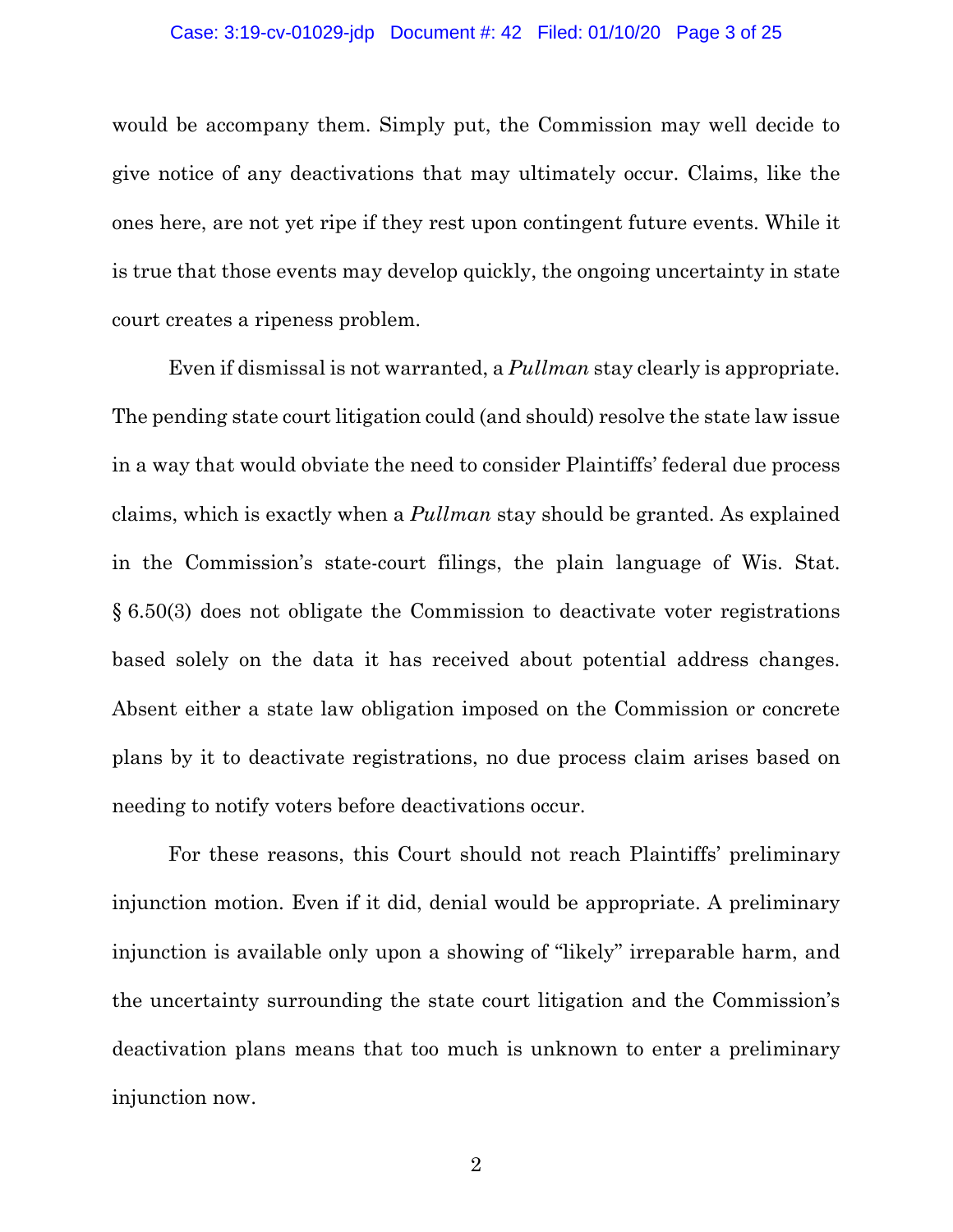To be sure, the state court litigation may develop quickly in a way that changes this analysis. But unless and until that happens, there is not enough clarity to proceed now. The case should be dismissed or stayed and Plaintiffs' motion for a preliminary injunction denied.

### **STATEMENT OF FACTS**

## **I. The Commission contacts Wisconsin voters who may have moved away from their voter registration address.**

Along with 28 other states, Wisconsin participates in the Electronic Registration Information Center ("ERIC"), a private group that uses data from the United States Postal Service and state Departments of Motor Vehicles to help states identify registered voters who have potentially moved from their registered voting address. (Plaintiffs' Proposed Finding of Fact ("PPFOF") 111; Defendants' Proposed Finding of Fact ("DPFOF") 1.) ERIC flags voters whose registration address—provided by the member states—does not match their address listed in these other data sets and provides lists of such voters to member states. (PPFOF 12–13.) ERIC supplied a list of these potential "movers" to Wisconsin in early 2019. (PPFOF 14.)

In June 2019, Commission staff recommended a process for using this "movers" list that, in turn, could be considered by the Commission in its

 <sup>1</sup> For the purpose of resolving Plaintiffs' motion for a preliminary injunction only, the Commission does not oppose Plaintiffs' proposed findings of fact, except as specified in its separately filed responses and objections to those proposed findings.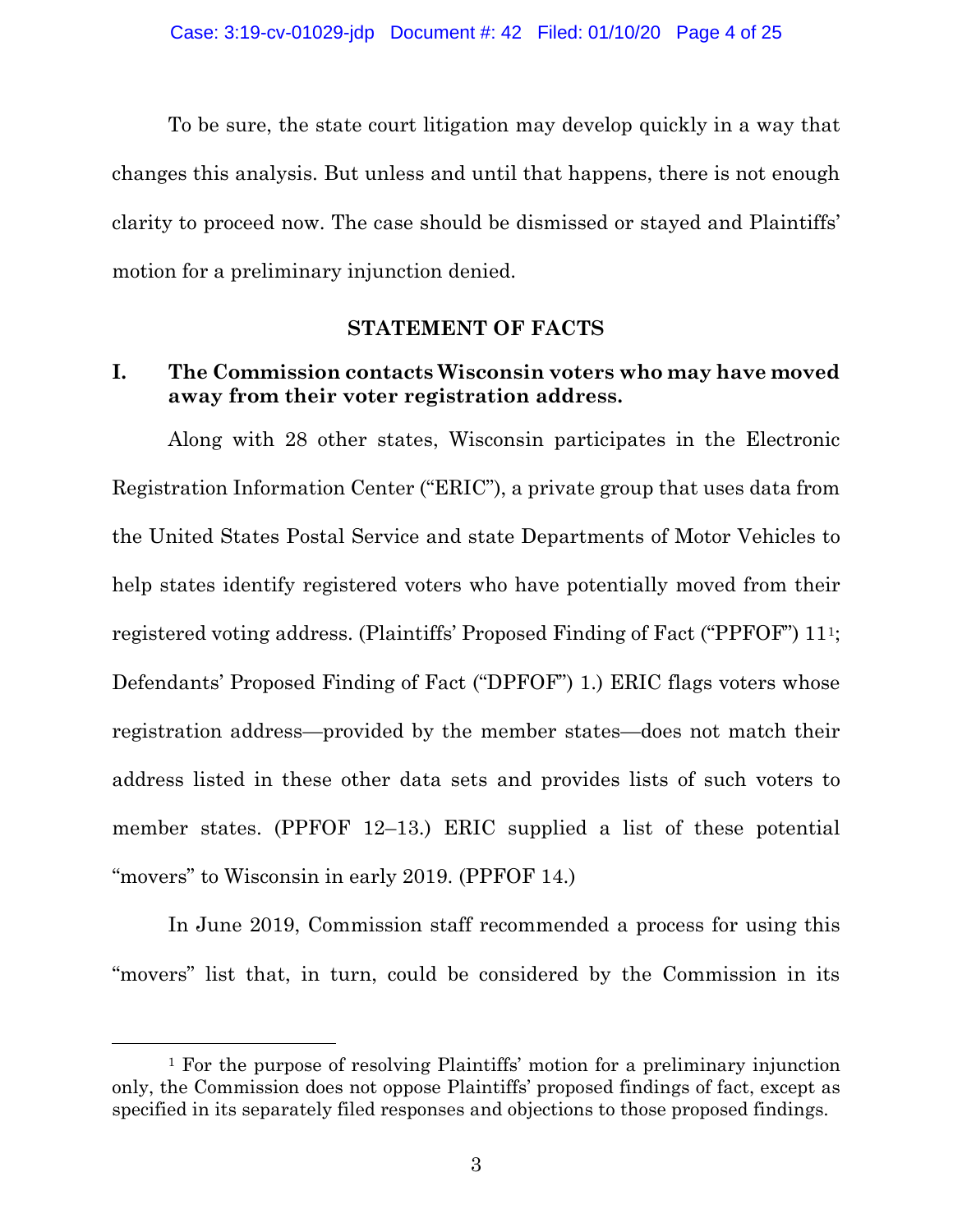decision-making process. It recommended mailing voters on the list asking them to affirm their registration address or re-register at their new address if they had in fact moved. (DPFOF 4.) If a voter did not respond, Commission staff recommended that their registration be deactivated in summer 2021, after voters had multiple election opportunities to affirm their current registration address at their polling places. (PPFOF 18.)2 Commission staff did not recommend deactivating voters 30 days after sending the mailing, pursuant to Wis. Stat. § 6.50(3).3 (DPFOF 5.) After a June 2019 meeting, the Commission did not adopt those recommendations in whole, but rather approved a motion that only "[a]uthorize[d] staff to flag files of voters rather than deactivating voters who do not respond to a Movers mailing after 30 days; go forward with WisVote, poll book and MyVote updates; and assess new data before initiating future mailings." (DPFOF 6.)

 <sup>2</sup> Plaintiffs assert that the Commission adopted a "policy" of deactivating voters after a 12 to 24 month period (Pls.' Br. 7), but they cite only this staff recommendation memo for that so-called "policy." The Commission did not adopt the recommendation, so it remains just that—a recommendation.

<sup>3</sup> Wisconsin Stat. § 6.50(3) provides that "[u]pon receipt of reliable information that a registered elector has changed his or her residence to a location outside of the municipality, the municipal clerk or board of election commissioners shall notify the elector by mailing a notice by 1st class mail to the elector's registration address stating the source of the information. . . . If the elector no longer resides in the municipality or fails to apply for continuation of registration within 30 days of the date the notice is mailed, the clerk or board of election commissioners shall change the elector's registration from eligible to ineligible status."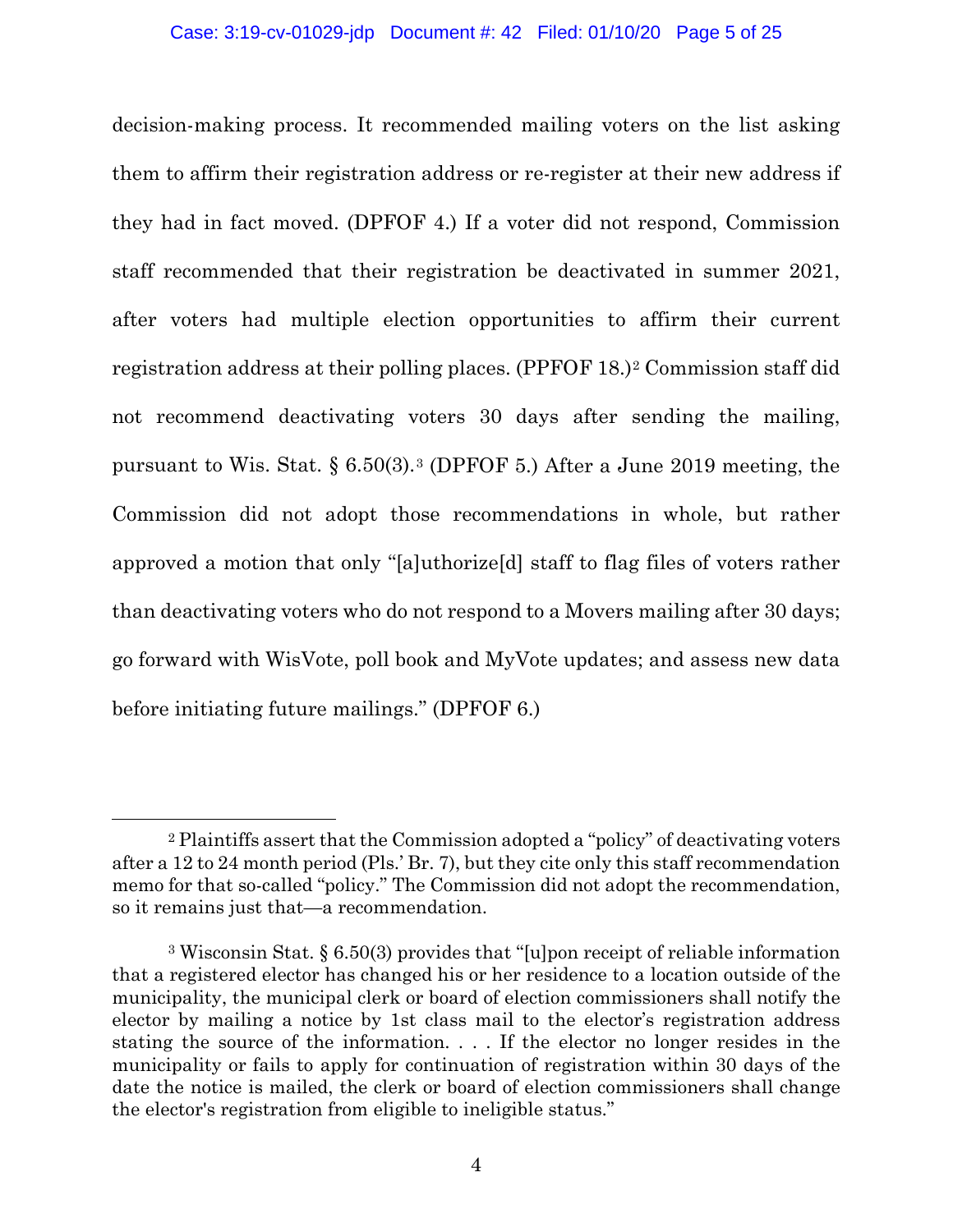In October 2019, the Commission mailed the informational notices contemplated in the June 2019 recommendations. (PPFOF 19–20.) As planned, the mailing notified voters that the Commission had received information that their home address potentially differed from their registration address. (PPFOF 21.) It provided voters with information about how to re-register at their new address or how to affirm that they still resided at their registered address. (PPFOF 21.) Because the Commission had not approved deactivations, the mailing did not address potential deactivation as a consequence of not responding to the mailing. (DPFOF 8.)

Commission staff later recognized that "[t]here are no specific statutory directives dictating actions the WEC must take as a result of the ERIC data matching." (DPFOF 9.) Subsequently, at its December 2, 2019, meeting, the Commission approved a motion "direct[ing] staff to pursue legislation establishing specific procedures governing the ERIC Movers mailing and/or granting rulemaking authority to the Commission." (DPFOF 10.)

### **II. The** *Zignego* **state court action.**

On November 13, 2019, three Wisconsin taxpayers and voters sued the Commission and five of its six commissioners in their official capacities in Wisconsin state court, *Zignego v. Wisconsin Election Commission,* No. 19-cv-0449 (Wis. Cir. Ct. Ozaukee Cty.). (PPFOF 25.) These plaintiffs allege that the Commission is violating Wis. Stat. § 6.50(3) by not deactivating the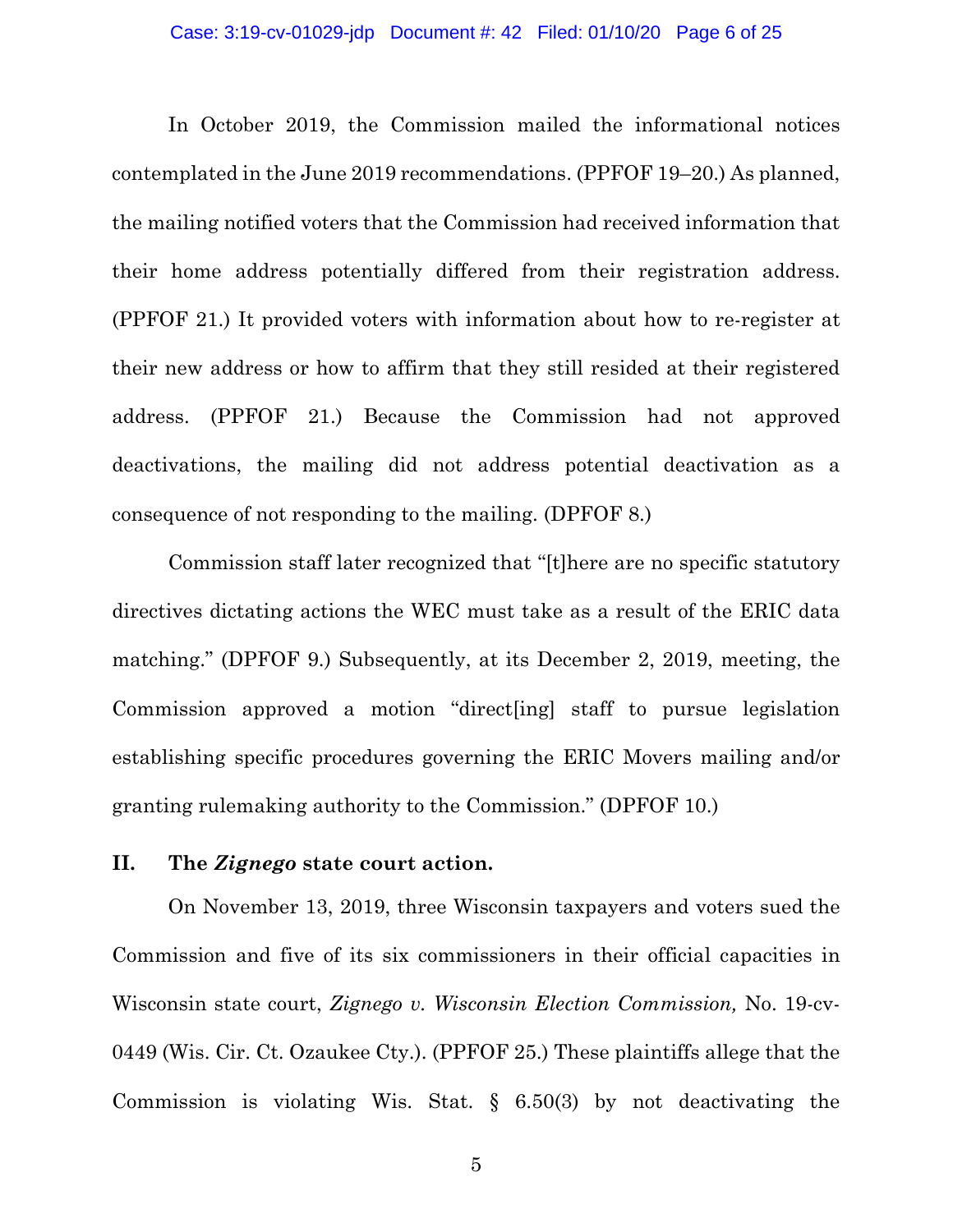#### Case: 3:19-cv-01029-jdp Document #: 42 Filed: 01/10/20 Page 7 of 25

registration status of voters who did not respond within 30 days after the October 2019 notices were mailed. (PPFOF 25.)

The plaintiffs moved for a temporary injunction or alternatively a writ of mandamus. The Commission opposed the motion, arguing both that Wis. Stat. § 6.50(3) does not apply to it and that the 2019 ERIC data, standing alone, is not reliable information that a voter has moved, as the statute requires for deactivations. The Commission therefore argued that the statute could not supply a legal basis for ordering the Commission to deactivate registrations of the over 200,000 voters who received the October 2019 mailings but had not acted to continue their registrations.

The circuit court held oral argument and issued an oral ruling on December 13, 2019, in favor of the plaintiffs. (PPFOF 26.) It ruled that a writ of mandamus would issue to compel the Commission to comply with Wis. Stat. § 6.50(3) and denied the Commission's oral motion to stay the writ, deferring to the appellate court to grant a stay. The court entered a written mandamus order on December 17, 2019, that reads, in pertinent part:

> Defendant Wisconsin Election Commission is hereby ordered to comply with the provisions of  $\S 6.50(3)$ and deactivate the registrations of those electors who have failed to apply for continuation of their registration within 30 days of the date the notice was mailed under that provision.

(PPFOF 26.)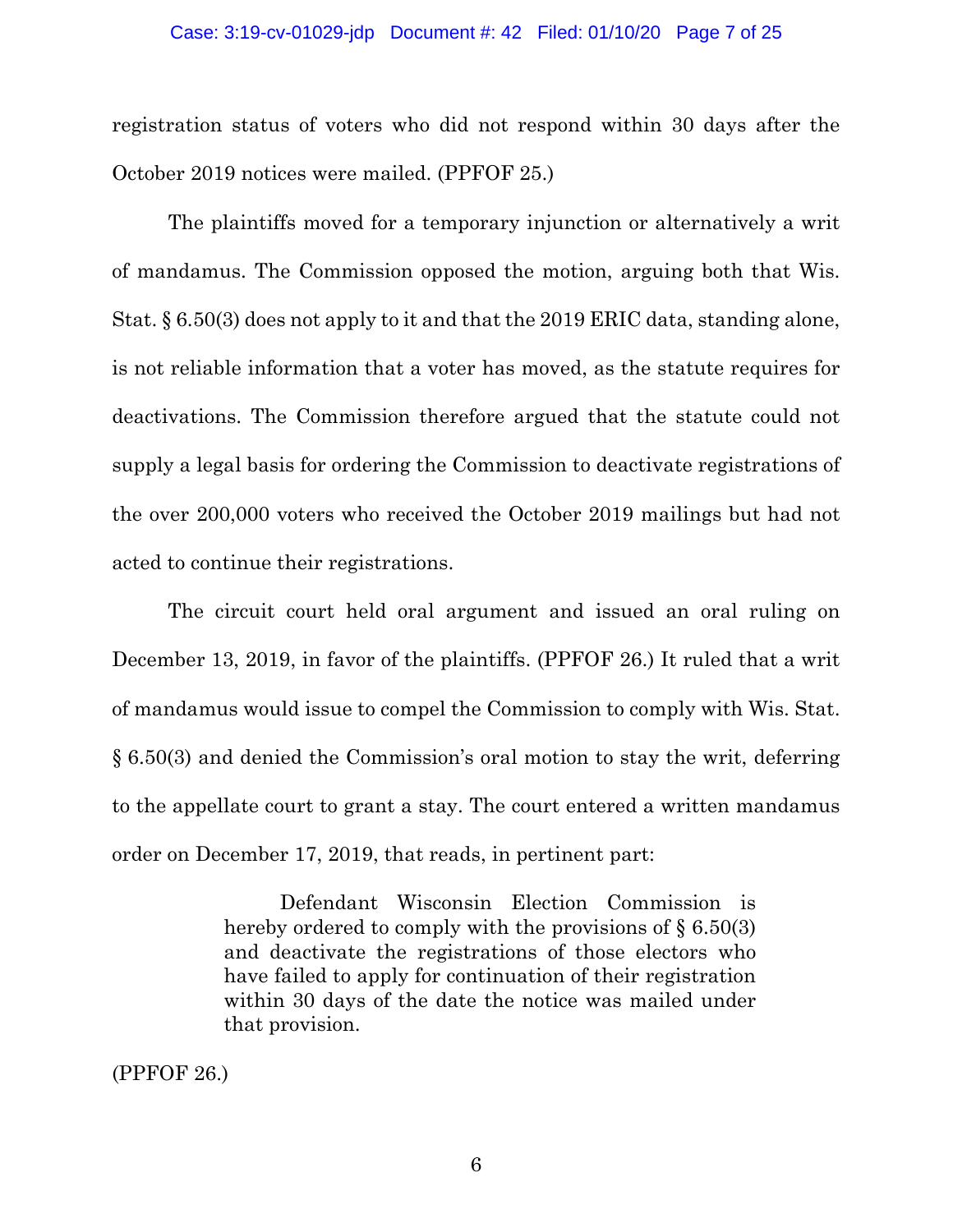The Commission filed a notice of appeal and a motion to stay the writ of mandamus with the Wisconsin Court of Appeals. The appellate court has held the stay motion in abeyance, apparently because the *Zignego* Plaintiffs have since filed a petition to bypass the Court of Appeals in the Wisconsin Supreme Court, which remains pending. Due to the Court of Appeals' decision to hold the motion in abeyance, the Commission on January 8, 2020, moved the Supreme Court to stay the circuit court's mandamus order, and that motion, again, remains pending.

Because the Commission has not yet deactivated any voter registrations, the *Zignego* Plaintiffs have moved the circuit court to hold the Commission in contempt—a hearing on that motion is set for January 13, 2020.

### **III. This federal court action.**

On December 17, 2019, Plaintiffs League of Women Voters of Wisconsin and two Wisconsin voters, Patricia Ann Villarreal and Sasha Albrecht, filed this 42 U.S.C. § 1983 due process action against all six commissioners of the Wisconsin Elections Commission and its Administrator, in their official capacities. (Dkt. 1.) They allege that, due to the order in the state court *Zignego*  litigation, the Commission must "immediately remove 234,039 registered Wisconsin voters . . . from the voter registration rolls within 30 days of the Commission's mailing of the [2019 ERIC] letter." (Dkt. 1:4 ¶ 7 (emphasis omitted).) Because those voters "were not given notice that they were facing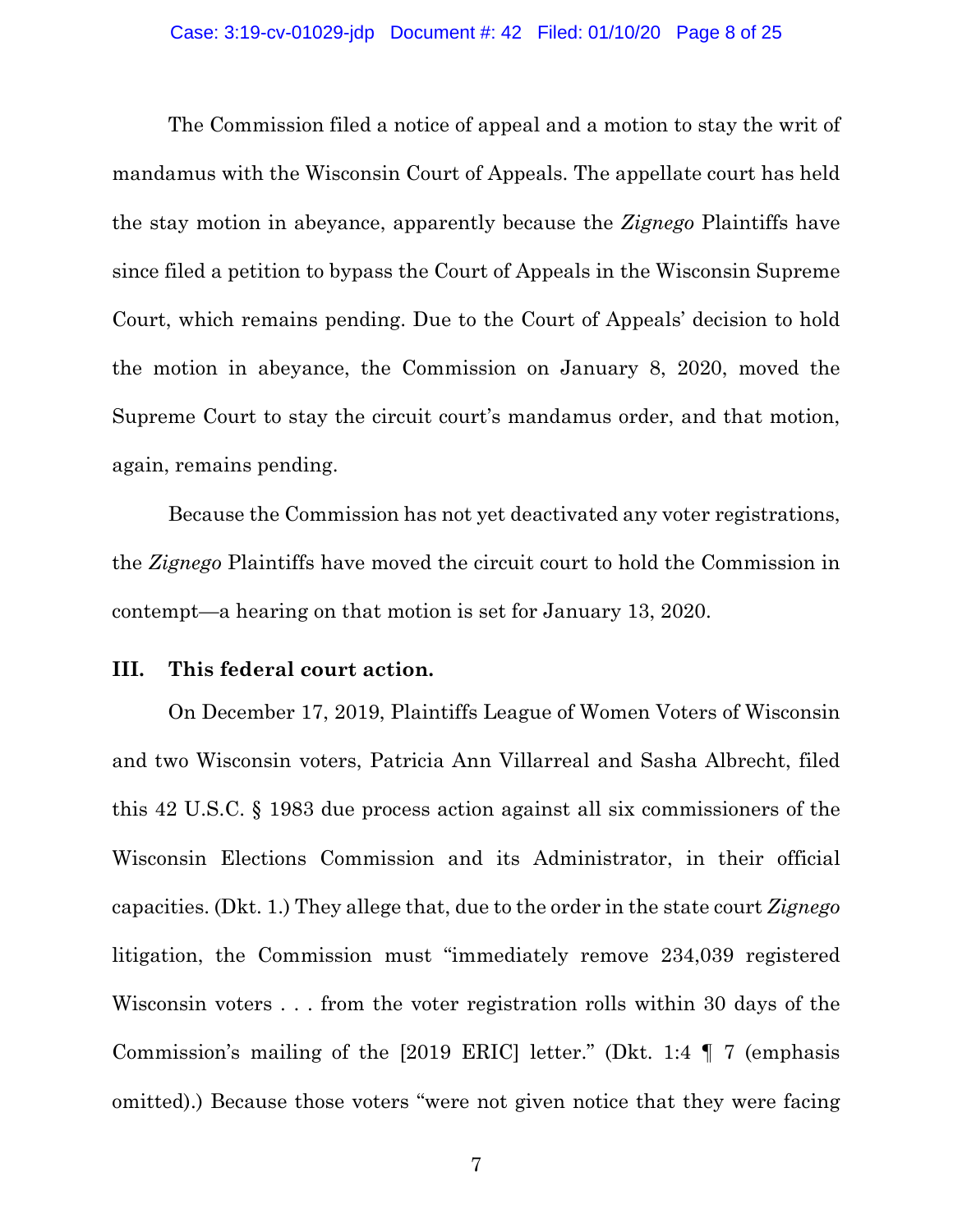#### Case: 3:19-cv-01029-jdp Document #: 42 Filed: 01/10/20 Page 9 of 25

removal from the rolls; nor were they provided notice of the timeline within which to take action to remain registered to vote in Wisconsin," Plaintiffs allege they were deprived of their procedural due process rights. (Dkt. 1:4–5  $\P$  8.)

On December 20, 2019, Plaintiffs filed a motion for preliminary injunction. (Dkt. 7.)

### **ARGUMENT**

This Court should decline to reach the merits of Plaintiffs' preliminary injunction motion at this time for two reasons: First, the case is, so far, unripe because too many uncertainties remain about whether, when, and how any voter registration deactivations might occur; and second, at a minimum, the case should be stayed pending resolution of the ongoing state court litigation that might avoid the need to address Plaintiffs' federal due process claims. These considerations apply to both of Plaintiffs' due process claims—one based on procedural due process and another based on detrimental reliance—because they both turn on the purported lack of notice before deactivations. If the Court nevertheless reaches the motion, it should be denied because Plaintiffs cannot show likely irreparable harm and that they will likely succeed on the merits, again because the status of deactivations remains unclear.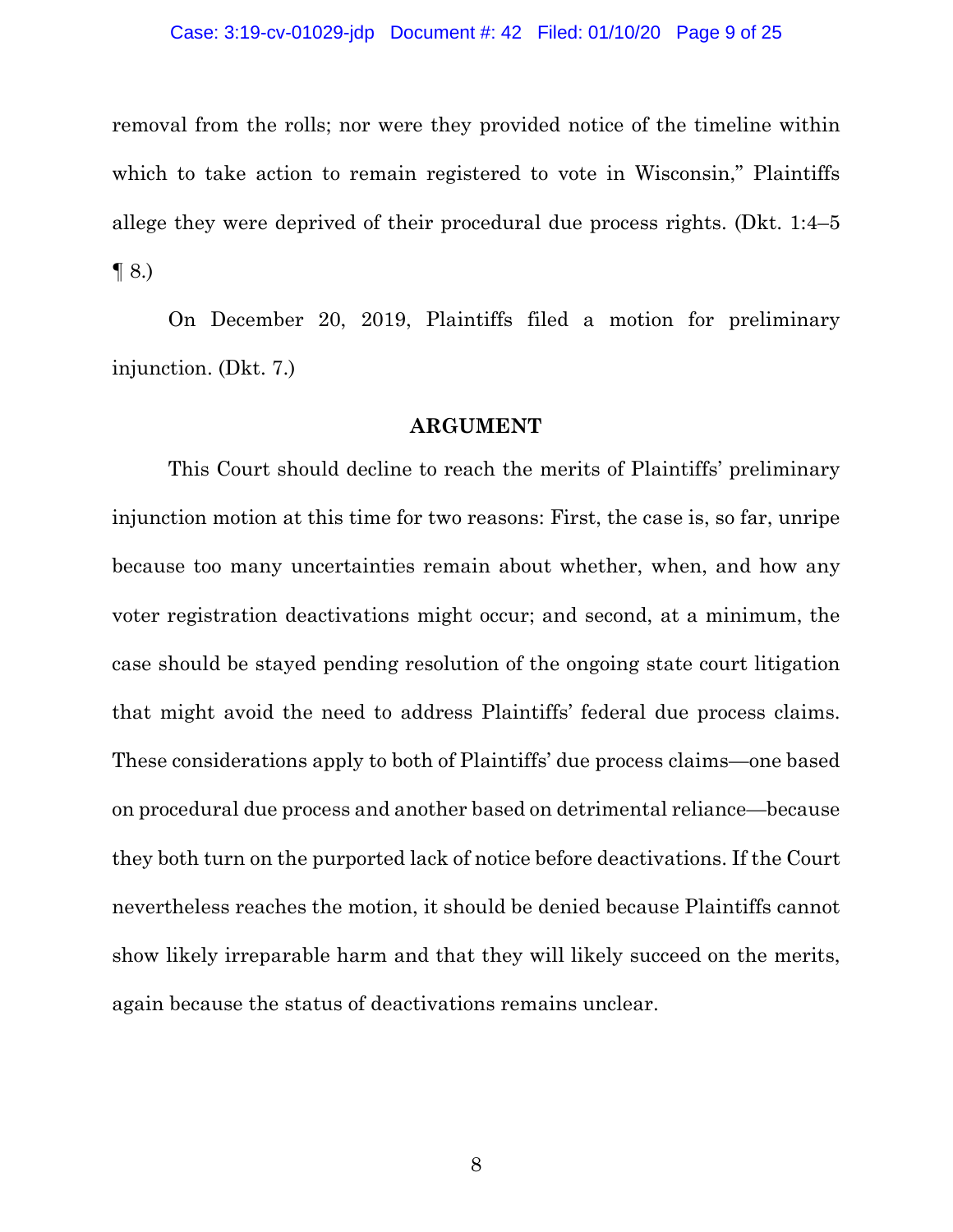## **I. This case properly could be dismissed without prejudice because Plaintiffs' claims are not yet ripe.**

Under Article III of the Constitution, federal courts have jurisdiction only over "cases" and "controversies." "The ripeness doctrine arises out of the Constitution's case-or-controversy requirement, as claims premised on uncertain or contingent events present justiciability problems." *Church of Our Lord & Savior Jesus Christ v. City of Markham,* 913 F.3d 670, 676 (7th Cir. 2019). "A claim is not ripe for adjudication if it rests upon 'contingent future events that may not occur as anticipated, or indeed may not occur at all.'" *Texas v. United States*, 523 U.S. 296, 300 (1998) (citation omitted). When a claim is unripe, a federal court lacks subject matter jurisdiction over it. *See Flying J Inc. v. City of New Haven*, 549 F.3d 538, 544 (7th Cir. 2008). While circumstances could change, Plaintiffs' due process claims here are as-yet unripe and could be dismissed without prejudice for two reasons.

First, Plaintiffs can only speculate that deactivations will occur soon. Without deactivations, Plaintiffs will have no due process claim—the Commission obviously need not notify voters prior to deactivating their registrations if no deactivations will occur. The only potentially foreseeable deactivations—those mandated in the state court *Zignego* litigation—should not occur because state appellate courts should reverse the circuit court's plainly erroneous mandamus order. That order is the only source of an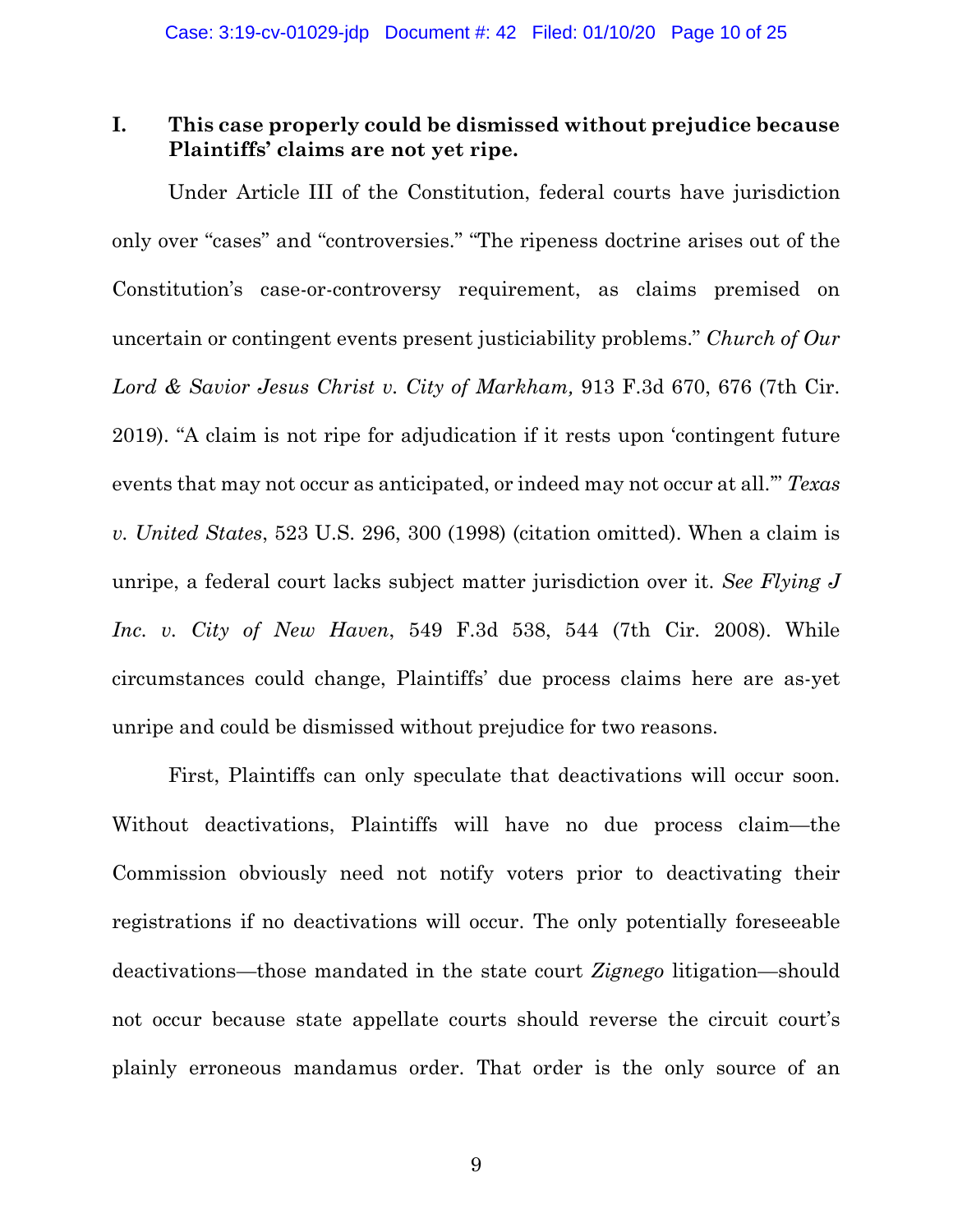#### Case: 3:19-cv-01029-jdp Document #: 42 Filed: 01/10/20 Page 11 of 25

impending deactivation obligation, and the Commission has presented strong statutory arguments for its reversal on appeal. Of course, interim developments in *Zignego* could change the landscape—but unless and until a material change occurs, Plaintiffs' claims are not yet ripe.

Apart from that order, the Commission has never approved a deactivation plan based on the most recent ERIC data, whether immediately, within 12 to 24 months, or otherwise. (DPFOF 3, 5–6.) Moreover, the Commission on December 2, 2019, voted to pursue legislation with more specificity about how to handle ERIC data. (DPFOF 9.)

This means neither of Plaintiffs' due process claims is presently ripe. Their procedural due process claim turns on an "an adequate opportunity to be heard prior to the deactivation of their registration" (Dkt. 1:25–26 ¶ 73.) But no deactivations would mean no notice is needed. The same is true for their second due process claim, which alleges that "[a]bsent a new letter that provides adequate notice, these voters who are on the immediate purge list will detrimentally rely on the Commission's representation that they need not re-register at the polls." (Dkt. 12:29.) Again, no deactivations would mean no notice and no due process claim. Both claims properly could be dismissed without prejudice unless and until a claim actually ripens. As the Commission argues in the *Zignego* state court appeal, there are very good state-law-based reasons those claims will not ripen—most prominently, the state statute at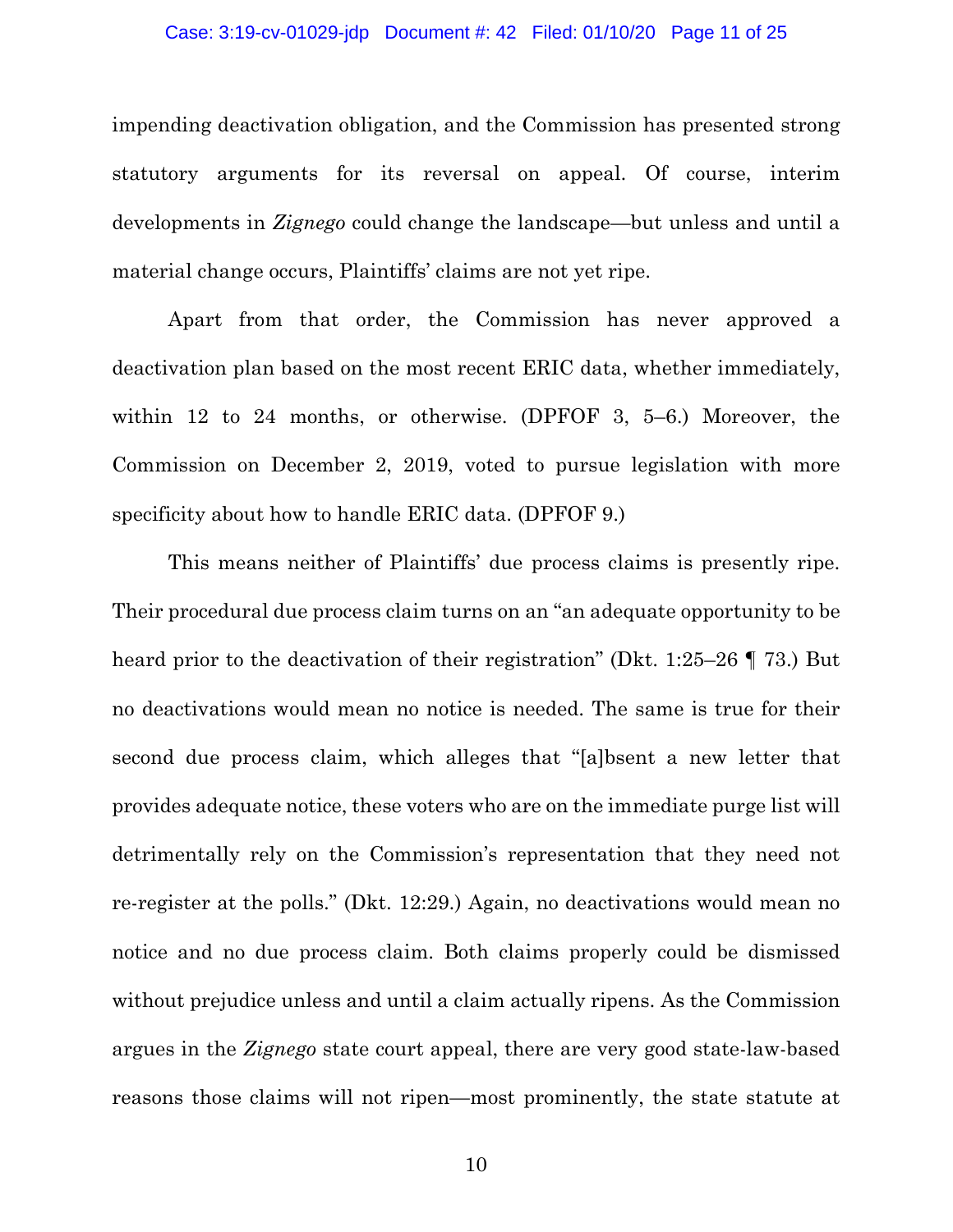issue, Wis. Stat. § 6.50(3), neither applies to the Commission nor does it require deactivations based on ERIC data, alone.

Second, even if deactivations might occur, it is not yet clear what notice would accompany them. When considering a due process claim like Plaintiffs', the ripeness requirement is especially important if it remains unclear what process will accompany the alleged deprivation at issue. For instance, in *Thomas v. City of New York*, 143 F.3d 31, 34 (2d Cir. 1998), taxi drivers challenged new licensing requirements on due process grounds. But because the challenged regulations did not require any specific proceedings before licenses would be denied, the court could not guess what proceedings the government would use before denying licenses. *Id.* at 34–36. That uncertainty meant a pre-enforcement due process challenge was not ripe. *Id.; see also Phila. Fed'n of Teachers, Am. Fed'n of Teachers, Local 3 v. Ridge*, 150 F.3d 319, 324 (3d Cir. 1998) (procedural due process claim not ripe due to "a great deal of uncertainty regarding how the statute will operate against [the] plaintiffs"); *Cronin v. FAA*, 73 F.3d 1126, 1131–32 (D.C. Cir. 1996) (same, where it was "uncertain whether any employees will in fact be subjected to the permanent employment bar without the benefit of procedural due process").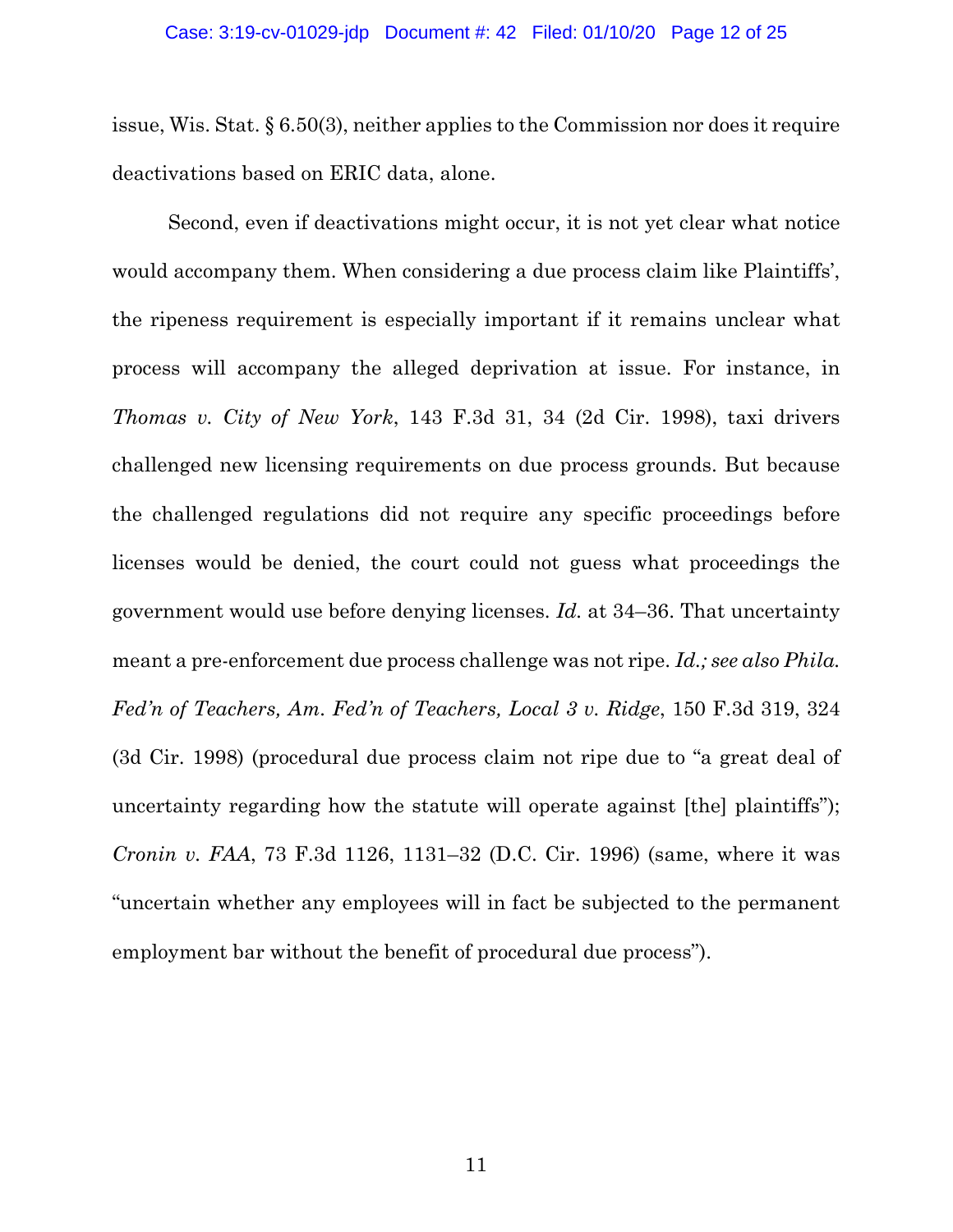Both of Plaintiffs' claims that voter registration deactivations without notice will violate due process<sup>4</sup> are not ripe for this very reason. Like in *Thomas*, Plaintiffs here challenge potential deactivations but point to no definite plan for procedures to accompany that action that can be analyzed now. In *Thomas*, the government had not yet identified what procedures would accompany taxi license denials; here, the Commission has said nothing about what notice will accompany deactivations, if any. In both cases, therefore, a due process claim is premature and unripe without more clarity on the procedures that would accompany the challenged action. Put simply, it is too soon to claim that the Commission will not provide adequate notice of deactivations, if they ultimately occur.

The bottom line is that uncertainty exists and this Court properly could dismiss Plaintiffs' claims as unripe. If, hypothetically, the *Zignego* litigation is resolved in favor of the state-court Plaintiffs or other events change the landscape, this Court could then evaluate the adequacy of any deactivation notice or lack thereof. But until then, Plaintiffs' claims rest on shifting sands.

 <sup>4</sup> Although Plaintiffs' second claim is styled as a "detrimental reliance" rather than a "procedural" due process claim, it also rests on the lack of pre-deactivation notice. (*See* Pls.' Br. 29 ("Absent a new letter that provides adequate notice, these voters who are on the immediate purge list will detrimentally rely on the Commission's representation that they need not re-register at the polls.").)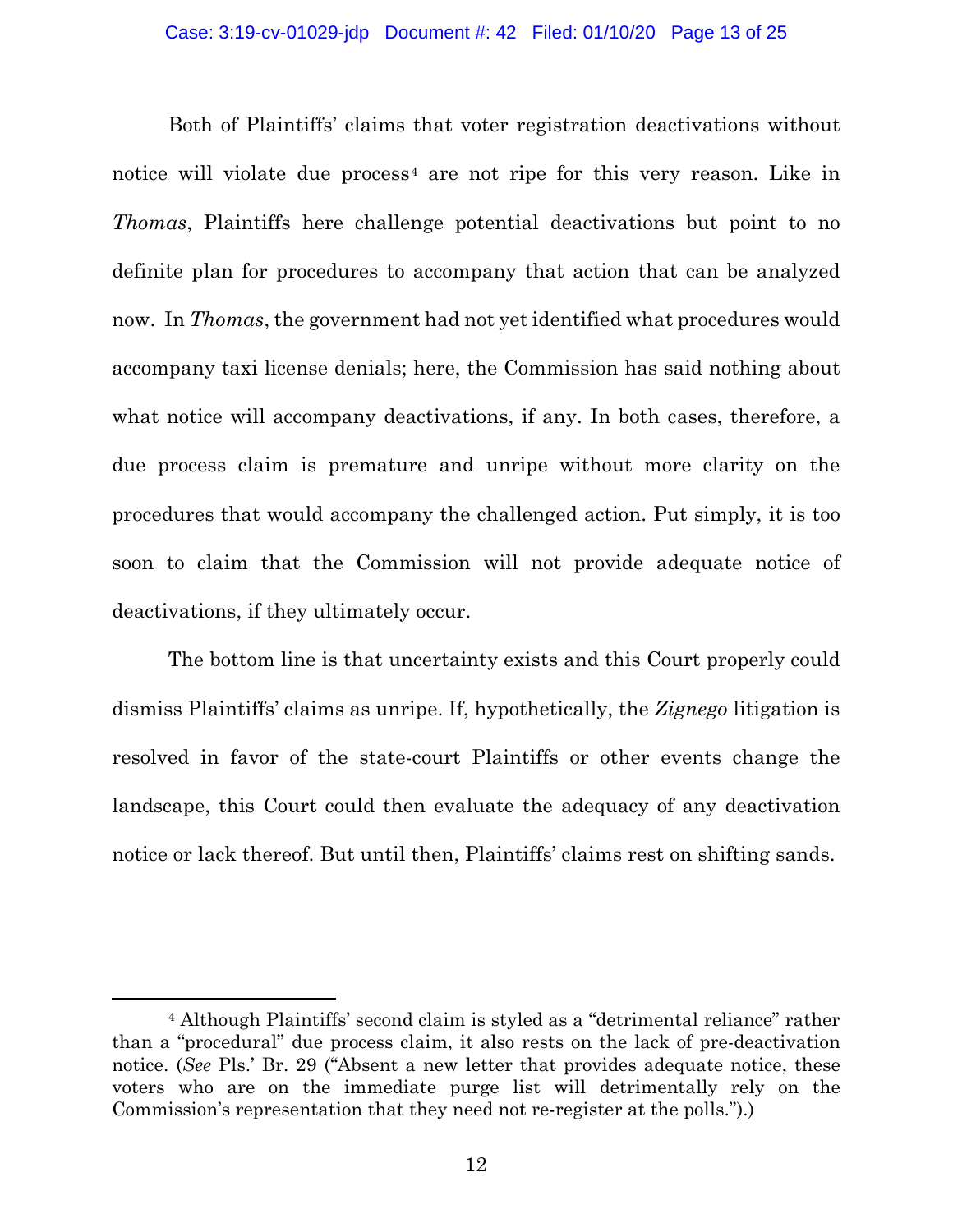## **II. In the alternative, this case should be stayed until ongoing state litigation is resolved.**

Setting aside ripeness, this case clearly should be stayed due to the unresolved *Zignego* state court litigation. If that litigation ends with an appellate decision that Wis. Stat. § 6.50(3) does not obligate the Commission to deactivate voter registrations based on ERIC data alone, that would obviate the need for this Court to consider Plaintiffs' due process claims. A temporary stay under the *Pullman* abstention doctrine and general equitable principles would be appropriate until the state litigation resolves these issues.

# **A. A** *Pullman* **stay should be granted until state courts resolve the Commission's obligations under Wis. Stat. § 6.50(3).**

Plaintiffs' federal due process claims are premature under the abstention doctrine originating in *Railroad Commission of Texas v. Pullman Co.*, 312 U.S. 496 (1941), which provides that "abstention generally is appropriate when determination of an unsettled question of state law by a state court could avoid the need for decision of a substantial question of federal constitutional law." *City of Houston v. Hill*, 482 U.S. 451, 476 (1987) (Powell, J., concurring). A court should abstain under *Pullman* "when (1) there is a substantial uncertainty as to the meaning of the state law and (2) there exists a reasonable probability that the state court's clarification of state law might obviate the need for a federal constitutional ruling." *Wis. Right to Life State Political*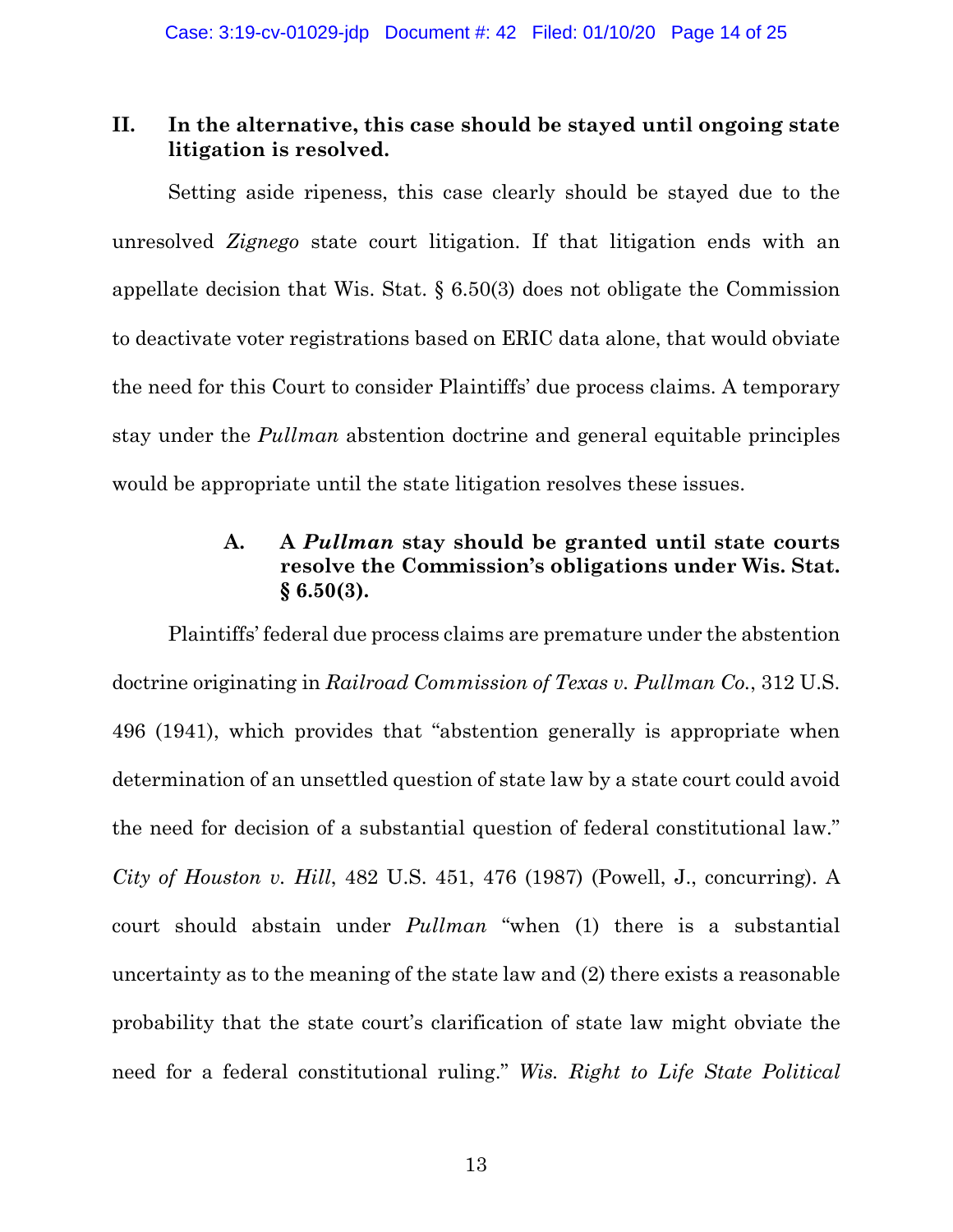*Action Comm. v. Barland*, 664 F.3d 139, 150 (7th Cir. 2011) (citation omitted). This abstention doctrine rests on "considerations of comity and federalism and applies when 'the resolution of a federal constitutional question might be obviated if the state courts were given the opportunity to interpret ambiguous state law.'" *Id.* (citation omitted).

In *Pullman*, which tracks this case in key respects, a Texas state agency issued a regulation regarding the staffing required on railroad cars, which the plaintiffs challenged on various federal constitutional grounds. 312 U.S. at 497–98. The plaintiffs also tacked on a state law claim that the agency lacked authority to issue the regulation. *Id.* at 448–50. Of course, if the agency lacked such authority under state law, the federal courts would not need to address any thorny federal constitutional issues. *Id.* at 501. Therefore, because a state court could resolve the dispute by deciding the unsettled state law issue, the Supreme Court held that the "district court should [have] exercise[d] its wise discretion by staying its hands." *Id.*

Here, too, Wisconsin state courts may resolve an open state elections law question in a way that would obviate the need to decide Plaintiffs' federal due process claim. Again, this case has arisen primarily because of the *Zignego* mandamus order directing the Commission to "comply with the provisions of [Wis. Stat.] § 6.50(3) and deactivate the registrations of those electors who have failed to apply for continuation of their registration within 30 days of the date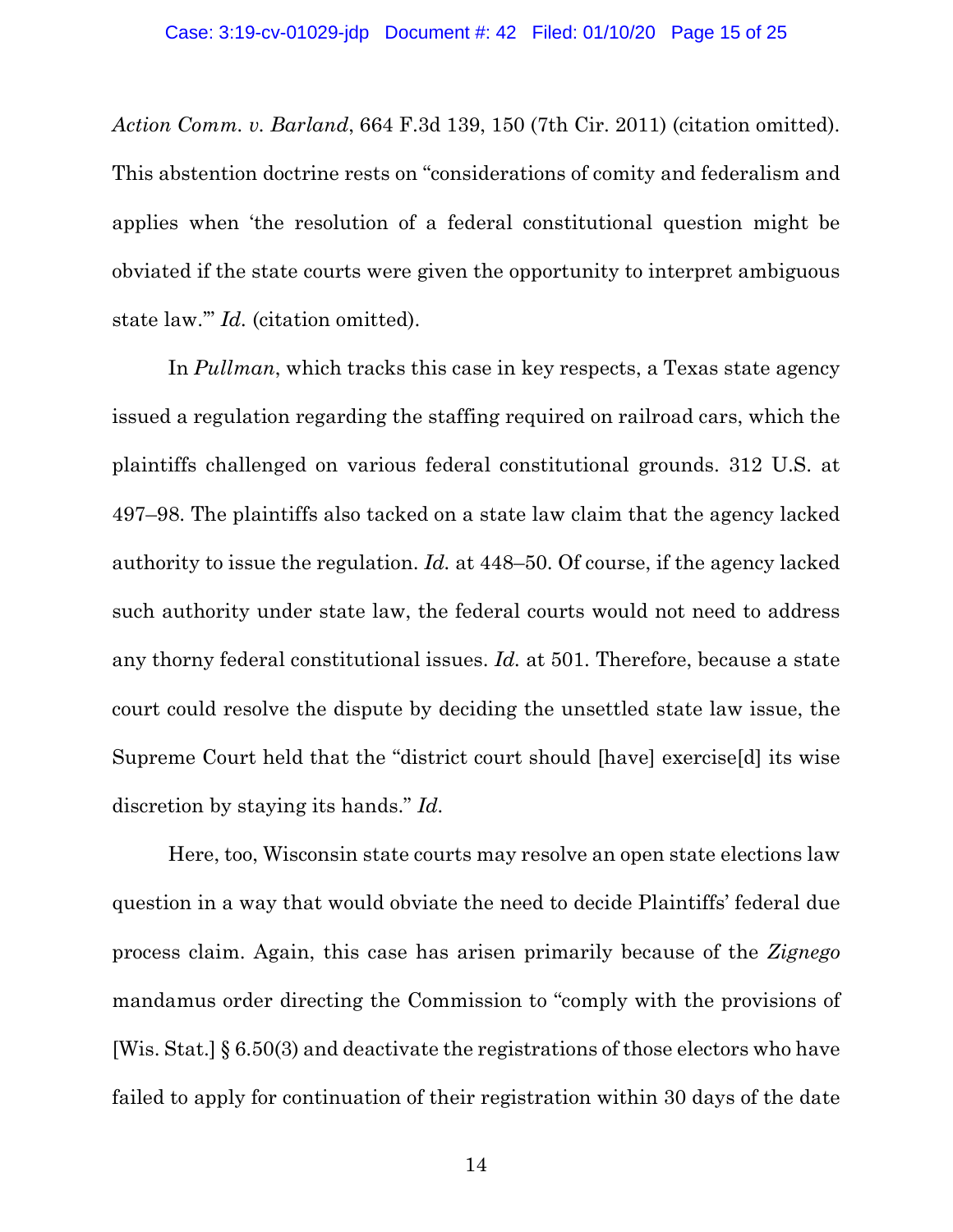#### Case: 3:19-cv-01029-jdp Document #: 42 Filed: 01/10/20 Page 16 of 25

the notice was mailed under that provision." (PPFOF 26.) The registered voters affected by this state court order are the ones who Plaintiffs allege will lose their federal due process rights by being removed from voter rolls without proper notice. (Dkt. 1:4–5  $\P$  $\P$  7–8.)

The Commission is appealing the *Zignego* decision on two statutory grounds.

First, under Wis. Stat. § 6.50(3), deactivation is triggered only by "reliable information" that a voter changed residence to a location outside the municipality in which they registered. Here, the state circuit court did not apply that standard when ordering the mass deactivation of hundreds of thousands of voters based on just one information source, ERIC data. The last time the Commission used ERIC data, it learned that a meaningful portion of voters included in the data had not in fact moved away from their registration address. (DPFOF 11.) It would therefore be improper to deactivate over 200,000 voter registrations *en masse* based only on this ERIC data.

Second, Wis. Stat. § 6.50(3) does not on its face obligate the Commission to deactivate any voter registrations because the statute's plain text applies only to local election officials, not the Commission: It reads that if "the municipal clerk or board of election commissioners" receives "reliable information" that a voter has moved outside the municipality, it must mail notice to the voter of that information; if the voter does not respond, "the clerk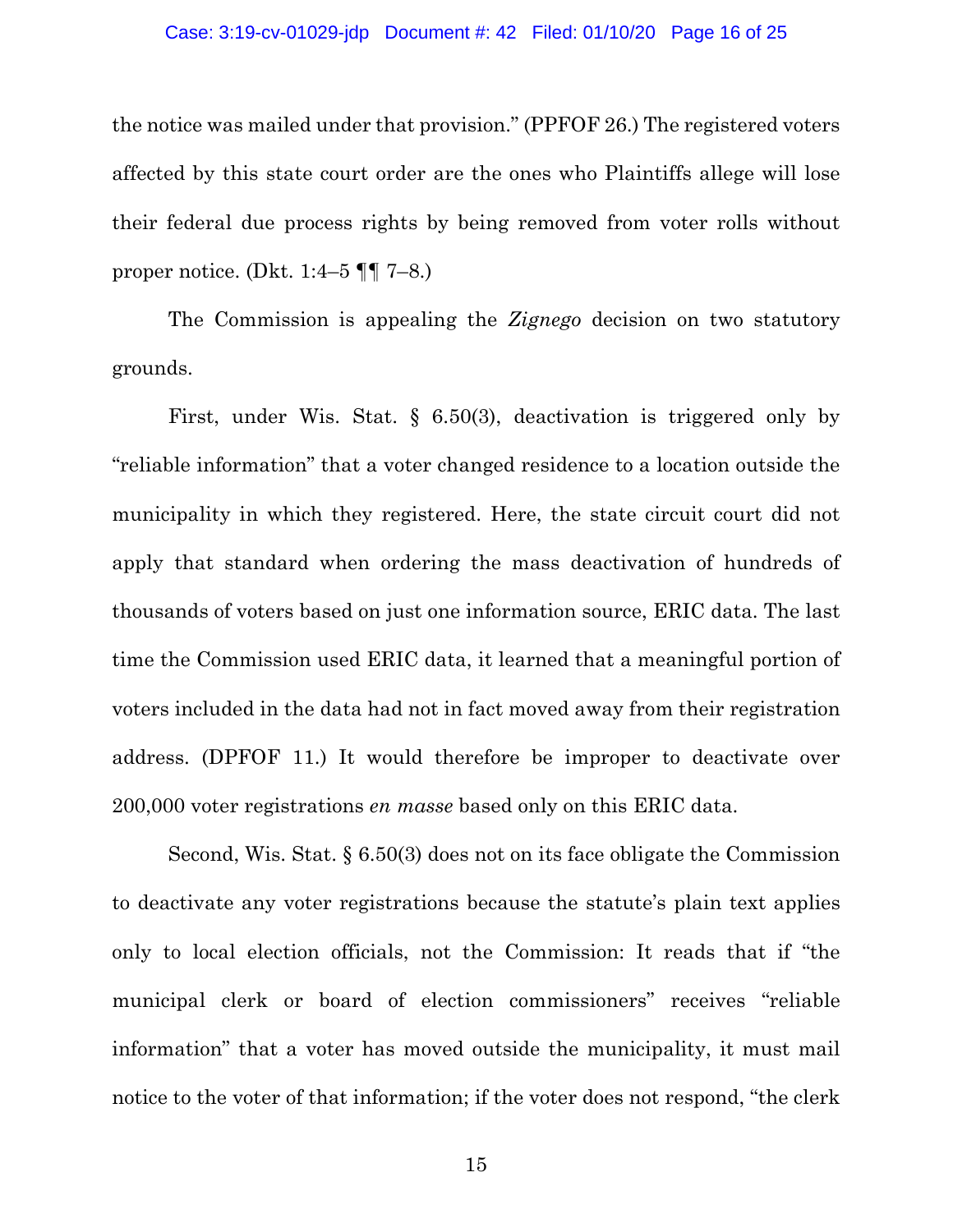### Case: 3:19-cv-01029-jdp Document #: 42 Filed: 01/10/20 Page 17 of 25

or board of election commissioners shall change the elector's registration from eligible to ineligible status." That statute does not obligate the Commission to deactivate registrations because it is neither the "clerk" nor the "board of election commissioners," the only two officials empowered to deactivate under Wis. Stat. § 6.50(3).

This live state court dispute over Wis. Stat. § 6.50(3) clearly satisfies *Pullman*'s first requirement that "there is a substantial uncertainty as to the meaning of the state law." *Wis. Right to Life*, 664 F.3d at 150.

The second *Pullman* factor—"a reasonable probability that the state court's clarification of state law might obviate the need for a federal constitutional ruling," *id.* at 150—also is met here. If, for example, Wisconsin appellate courts decide either that Wis. Stat. § 6.50(3) does not apply to the Commission or that the ERIC data is not sufficiently reliable, no voters will face imminent deactivation and thus no federal due process claim could arise. Put differently, the only reason Plaintiffs purportedly face imminent, irreparable harm is because the state trial court in *Zignego* ordered the Commission to deactivate voter registrations on the basis of state law—and Plaintiffs recognize as much in their brief. (*See* Pls.' Br. 31 ("[I]f the *Zignego* . . . mandamus order stands, then Defendants will have changed the rules and procedures regarding voter registration in Wisconsin elections. . . . [This] constitutes an unconstitutional about-face in the state's election rules and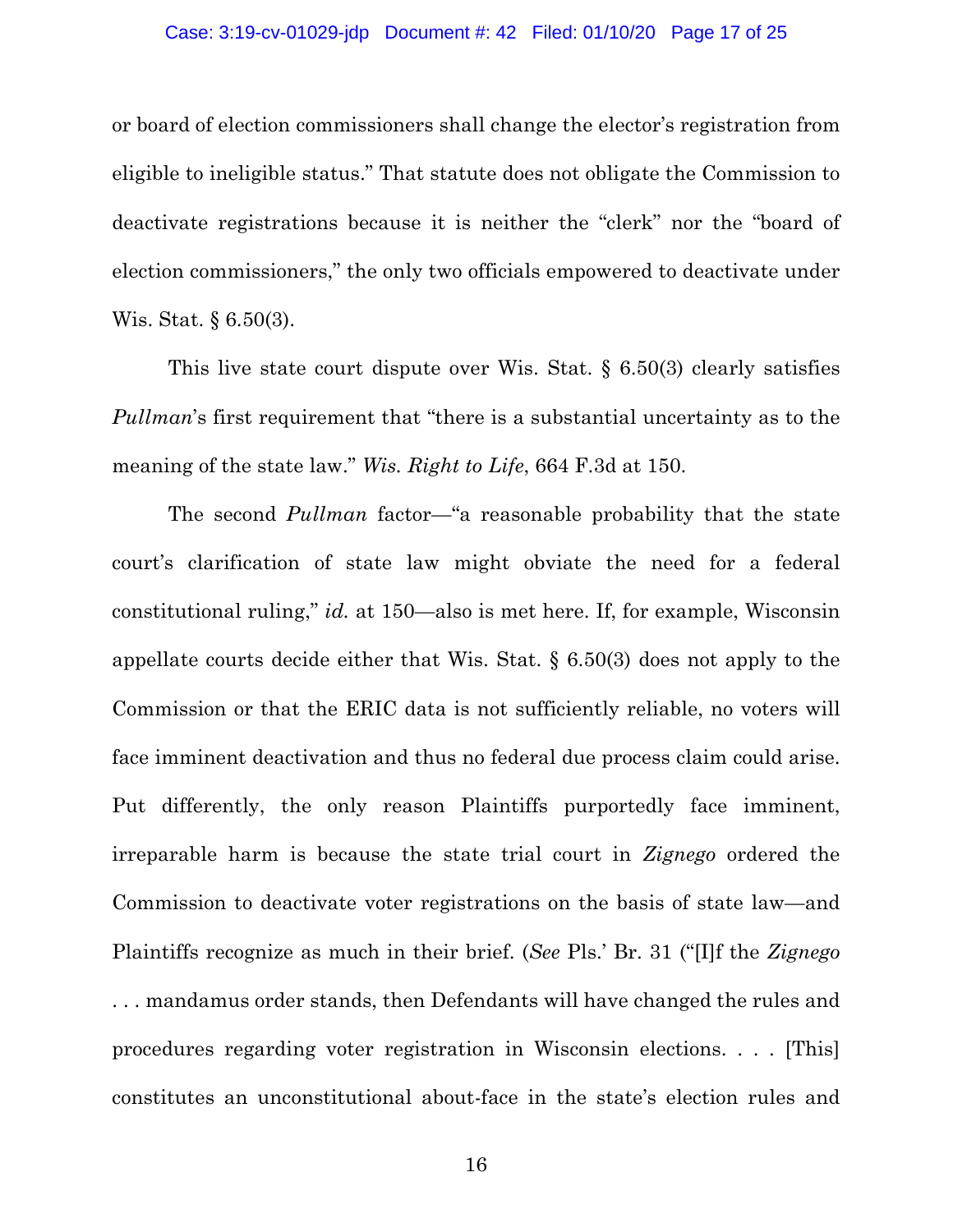#### Case: 3:19-cv-01029-jdp Document #: 42 Filed: 01/10/20 Page 18 of 25

procedures, in violation of the Due Process Clause."); 35 ("[I]f the purge is carried out pursuant to a state court order that is not stayed and the requirements of which are not preliminarily enjoined by this Court, then the balance of this action . . . will necessarily change.").) Simply put, if *Zignego* is reversed on appeal, Plaintiffs will not face deactivation and thus will have no due process claim.

Although Plaintiffs contend that their due process claims are independent of the *Zignego* state litigation, that is simply incorrect. *Zignego*  will not just resolve the "timeline set by state statutes or state court decisions" for removal of ERIC-identified voters from the rolls" (Pls.' Br. 4), it will resolve whether the Commission is obligated at all under Wis. Stat. § 6.50(3) to take such action or whether the statute can require wholesale deactivation of hundreds of thousands of voters based solely on the ERIC data in question. A negative answer to either question would undercut Plaintiffs' due process claim, meaning *Pullman* squarely applies here.

It is not unusual for federal courts to abstain in cases that can be resolved on state elections law grounds, even if relevant elections are drawing near. For instance, in *Fuente v. Cortes*, 207 F. Supp. 3d 441, 444 (M.D. Pa. 2016), the plaintiff sought an injunction directing state elections officials to place him on Pennsylvania's 2016 presidential primary ballot, based on both the federal constitution and state elections law. The court decided to abstain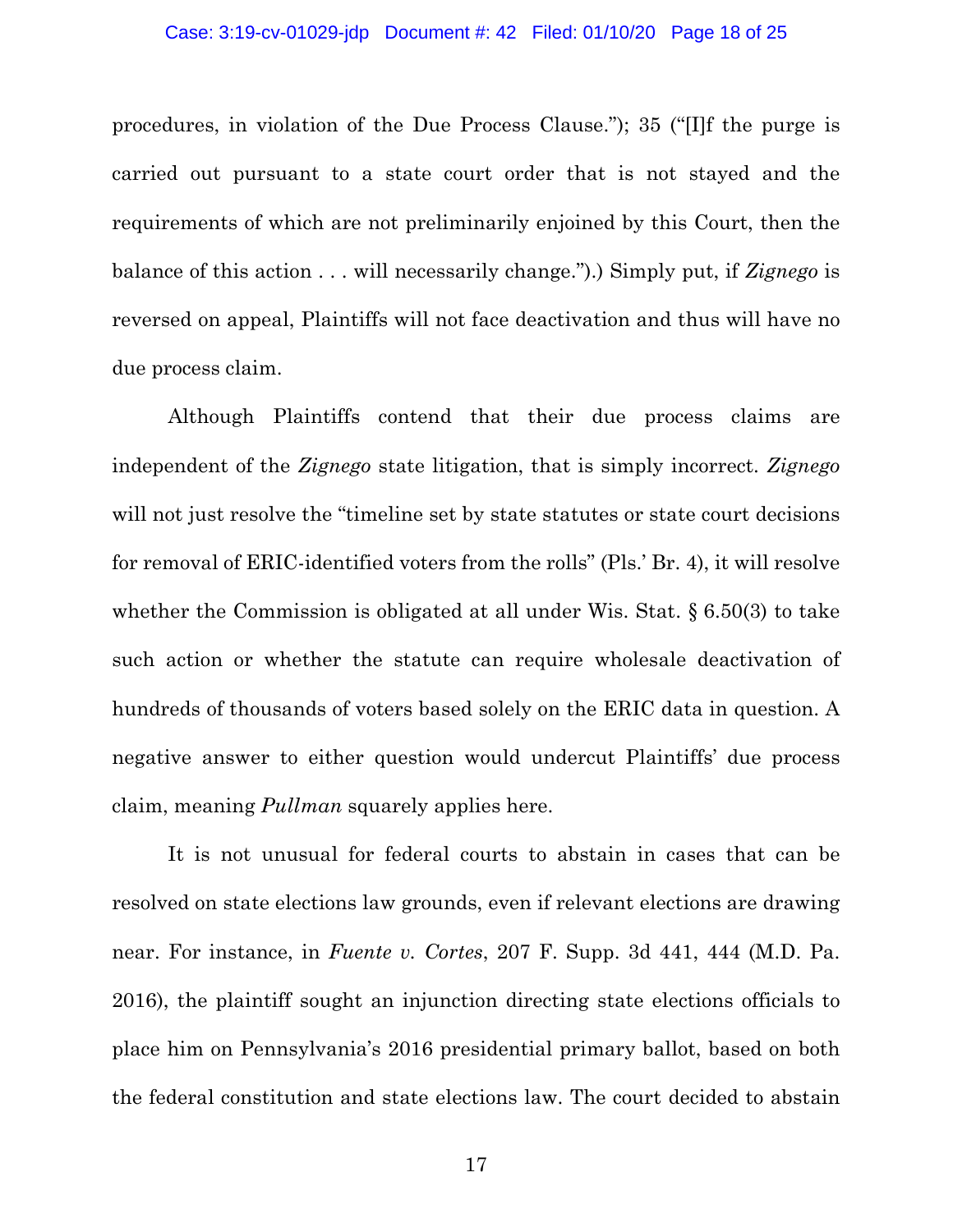under *Pullman* because resolving the state law issue could obviate the federal constitutional issue and "[a]n erroneous decision so temporally close to the election could seriously disrupt Pennsylvania's election process." *Id.* at 450.5 This case is not meaningfully different. This Court should allow state courts to determine the scope of state elections law before wading into Plaintiffs' federal due process claims.

# **B. Equitable principles of comity and federalism also counsel against premature intervention in state elections procedure.**

For reasons similar to those discussed above under *Pullman*, principles of comity and federalism also weigh against the Court involving itself now in this ongoing state elections dispute.

These principles underlie the Anti-Injunction Act, 28 U.S.C. § 2283, and counsel in favor of abstention, even though the Act does not absolutely bar Plaintiffs' claims. "The Act's core message is one of respect for state courts," and it "broadly commands that [state] tribunals 'shall remain free from interference by federal courts.'" *Smith v. Bayer Corp.*, 564 U.S. 299, 306 (2011)

 <sup>5</sup> *See also Moore v. Hosemann,* 591 F.3d 741, 746 (5th Cir. 2009) (abstention appropriate where constitutional challenge to election official's imposition of deadline for turning in ballot qualifying papers could be resolved on state law grounds); *Burdick v. Takushi*, 846 F.2d 587, 589 (9th Cir. 1988) (same result, in constitutional challenge to election official's decision not to allow write-in votes); *Bd. of Cty. Comm'rs of Douglas Cty. v. Hayden*, 715 F. Supp. 313, 316 (D. Kan. 1989) (same result, in constitutional challenge to census procedure that underlay voting district reapportionment).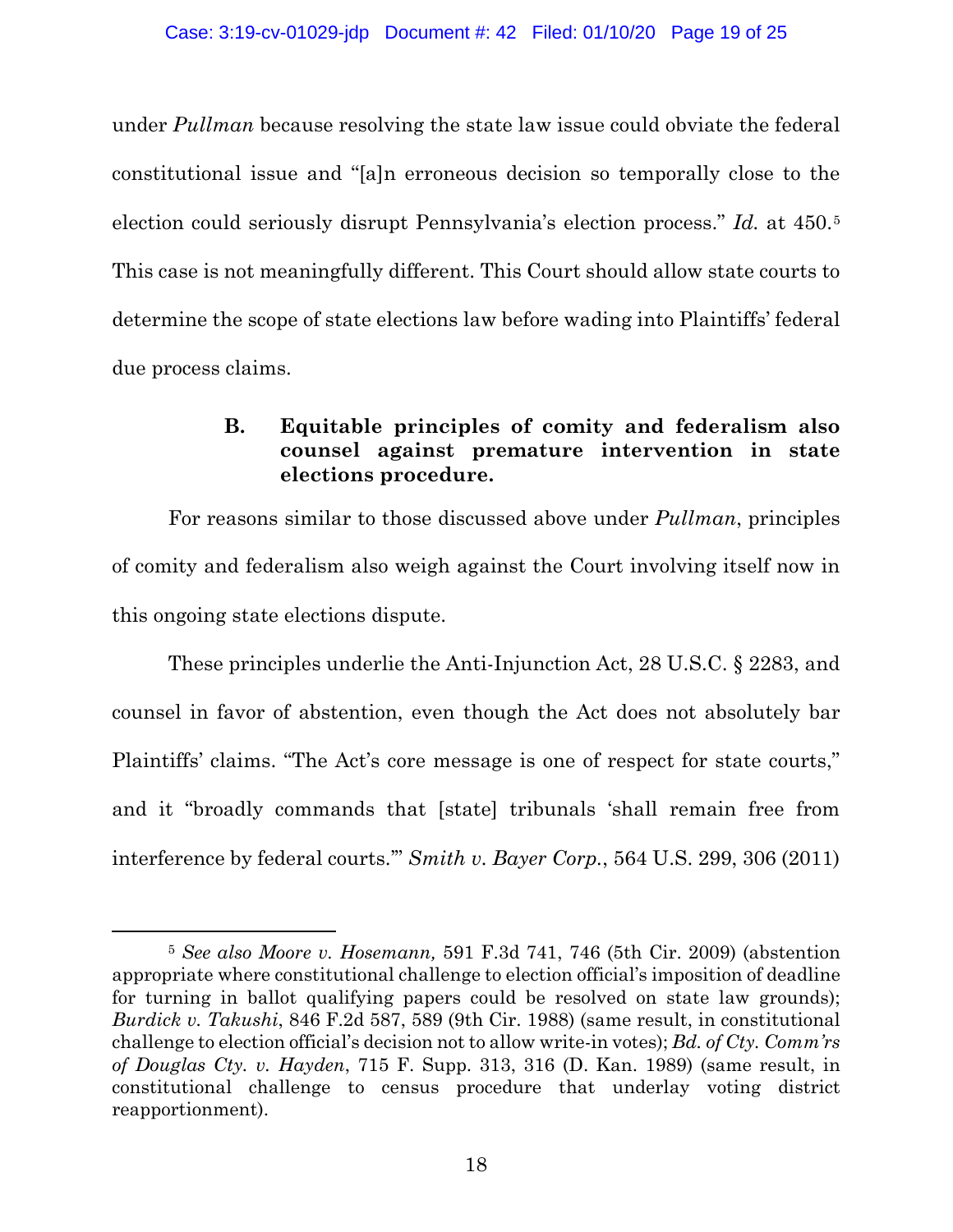#### Case: 3:19-cv-01029-jdp Document #: 42 Filed: 01/10/20 Page 20 of 25

(citation omitted). Under the Act, a federal court "may not grant an injunction to stay proceedings in a State court," but there a few limited exceptions, including for a section 1983 action like this one. 28 U.S.C. § 2283; *see Mitchum v. Foster*, 407 U.S. 225, 242 (1972) (explaining that claims that arise under 42 U.S.C. § 1983 fall within the "expressly authorized by Act of Congress" exception to the Anti-Injunction Act).

That does not end the analysis, however, because federal courts "may use § 1983 to support an anti-suit injunction, notwithstanding § 2283, only when justified in light of 'the principles of equity, comity, and federalism that must restrain a federal court when asked to enjoin a state court proceeding.'" *O'Keefe v. Chisholm*, 769 F.3d 936, 940 (7th Cir. 2014) (citation omitted); *see also Mitchum*, 407 U.S. at 243 (finding exception to Anti-Injunction Act applies does not "qualify in any way the principles of equity, comity, and federalism that must restrain a federal court when asked to enjoin a state court proceeding"); *Owens-Corning Fiberglas Corp. v. Moran*, 959 F.2d 634, 635 (7th Cir. 1992) ("Although § 1983 creates an exception to the full force of § 2283, a federal court must consider principles of federalism and comity before issuing an injunction." (citation omitted)).

Federal court intervention into Wisconsin's electoral process would be inappropriate at this juncture, given the ongoing uncertainty about how state courts will resolve the state-law statutory issue and, if necessary, the notice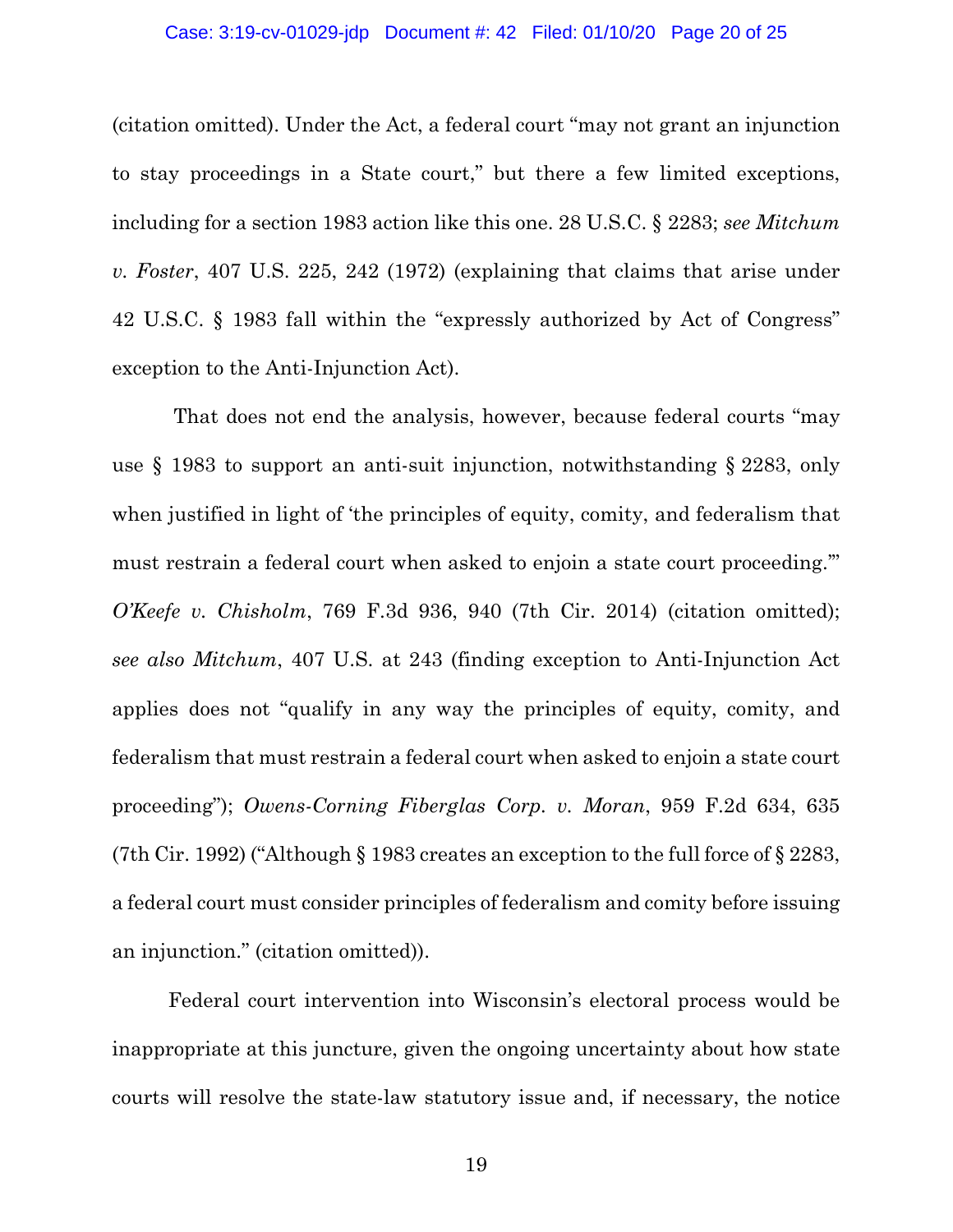#### Case: 3:19-cv-01029-jdp Document #: 42 Filed: 01/10/20 Page 21 of 25

issue. The Supreme Court has warned that "[c]ourt orders affecting elections, especially conflicting orders, can themselves result in voter confusion and consequent incentive to remain away from the polls" and that "[a]s an election draws closer, that risk will increase." *Purcell v. Gonzalez*, 549 U.S. 1, 4 (2006) (per curiam).

The interaction between the Commission's uncertain state law deactivation obligations and any hypothetical notice ordered by this Court could create significant voter confusion, just as *Purcell* warns against. Imagine one plausible scenario: (1) while the *Zignego* case proceeds, this Court grants a preliminary injunction requiring the Commission to notify voters on the ERIC list that they face deactivation unless they reaffirm their address or re-register at a new one; (2) the Commission issues that notice; and then (3) a state appellate court reverses the *Zignego* order. Voters would think that they have an obligation to update their registration or else face imminent deactivation (due to the notice ordered by this Court), but the Commission would have no impending deactivation obligation (due to the state appellate decision).

State elections administration would be best served by letting the state court litigation play out. If *Zignego* ends with a directive to the Commission to deactivate voters without notice that Plaintiffs believe is required, Plaintiffs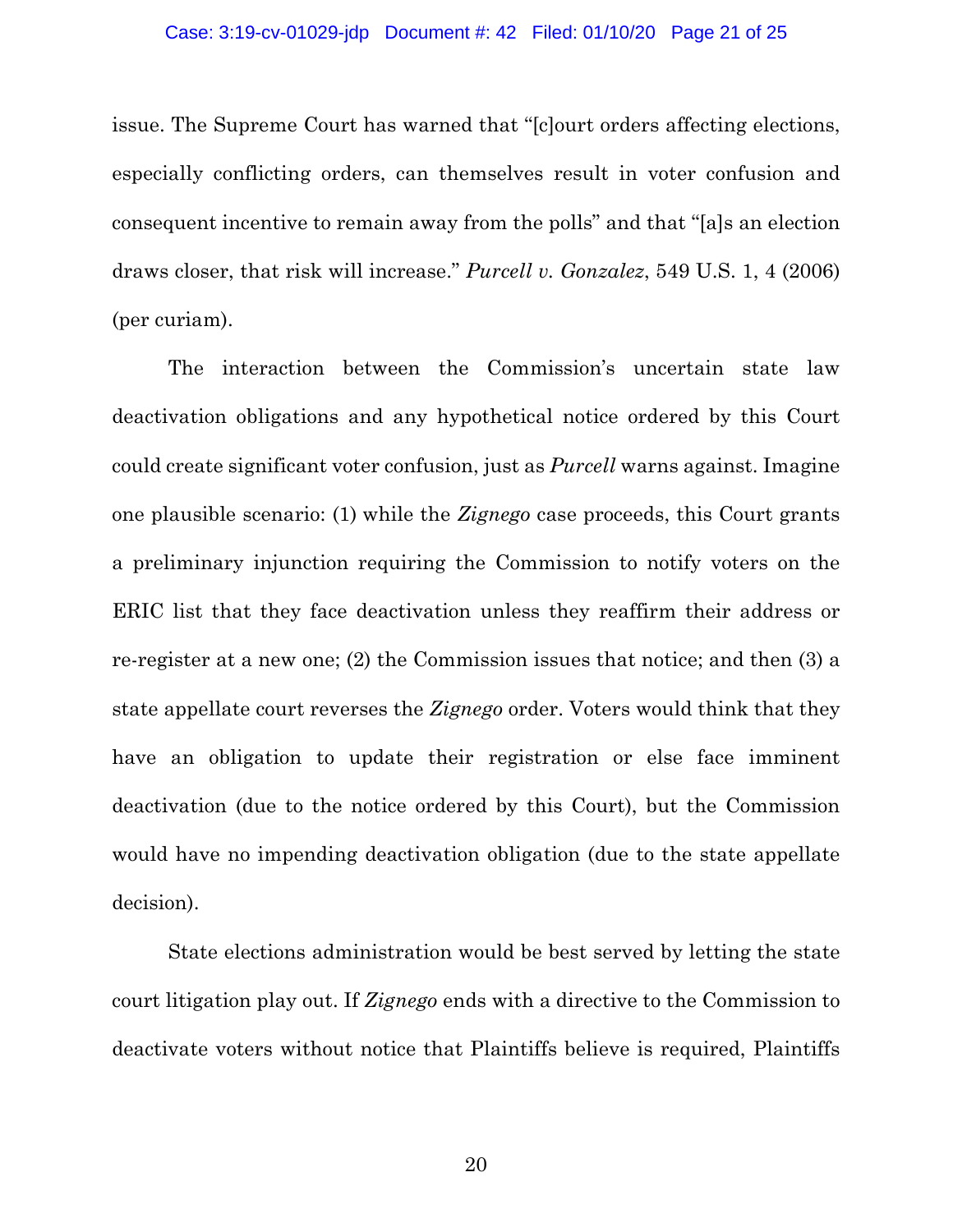### Case: 3:19-cv-01029-jdp Document #: 42 Filed: 01/10/20 Page 22 of 25

could then seek relief from this Court without risking voter confusion created by competing state and federal court orders.

\* \* \*

In sum, because pending state court litigation may obviate Plaintiffs' claims on state law grounds and immediate federal court intervention could create confusion, this Court should abstain from considering Plaintiffs' due process claims.

## **III. If this Court were to reach it, Plaintiffs' preliminary injunction motion should be denied for similar reasons.**

If the Court were to reach Plaintiffs' motion for a preliminary injunction, it should be denied. Given the uncertainty described above, they have not shown that they face likely irreparable harm absent a preliminary injunction. Again, state appellate courts should agree that no voter registrations should be deactivated now. Thus, Plaintiffs can only guess that their alleged harm is "likely" and their motion should be denied.

### **A. Preliminary injunction legal standard.**

A preliminary injunction is an extraordinary and drastic remedy and is never awarded as a matter of right. *Munaf v. Geren*, 553 U.S. 674, 689–90 (2008); *Boucher v. Sch. Bd. of Greenfield*, 134 F.3d 821, 823 (7th Cir. 1998). "[A]n injunction requiring an affirmative act by the defendant" must be "cautiously viewed" and granted only "sparingly." *Graham v. Med. Mut. of*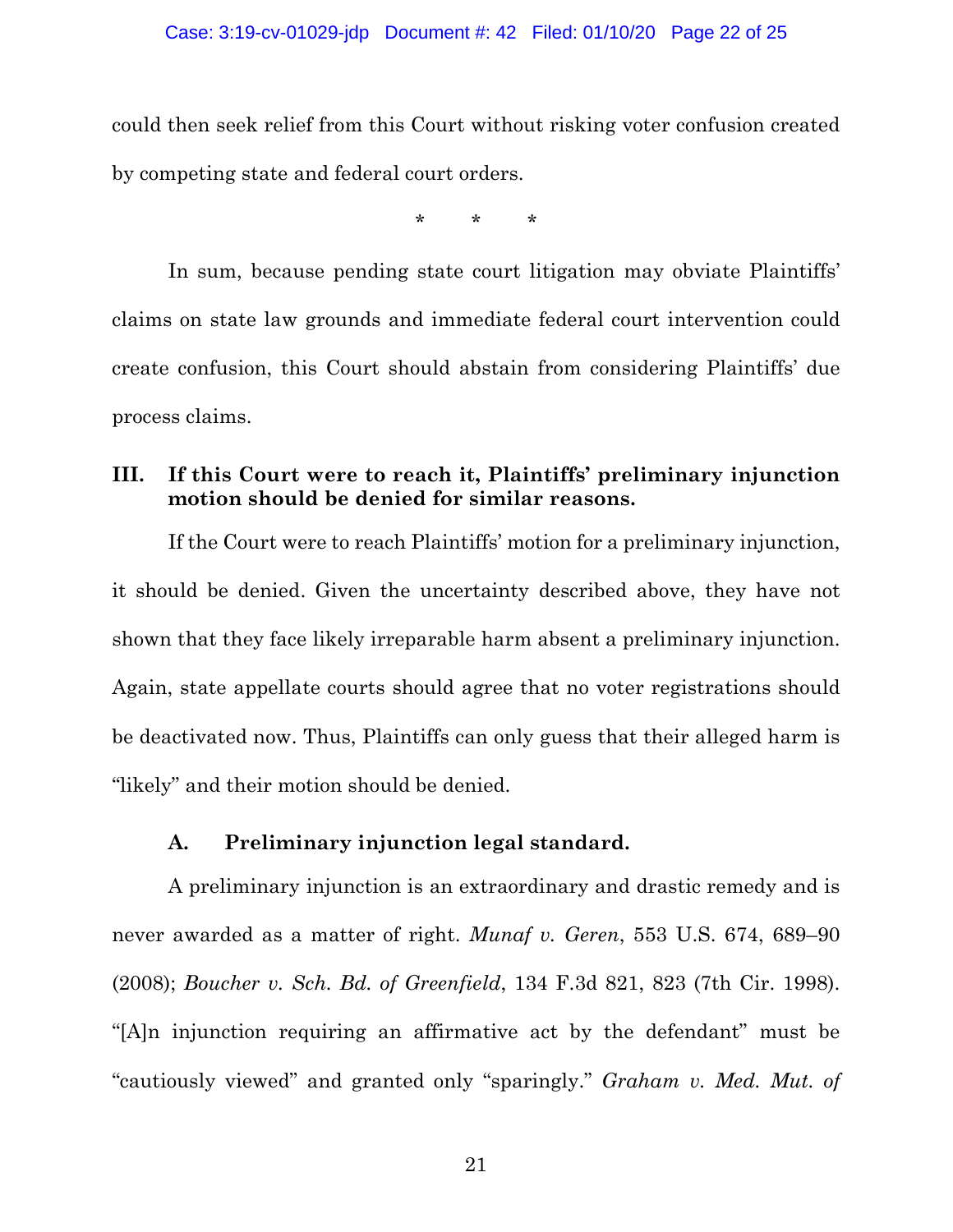*Ohio*, 130 F.3d 293, 295 (7th Cir. 1997) (citation omitted). "Preliminary relief is properly sought only to avert irreparable harm to the moving party." *Chi. United Indus., Ltd. v. City of Chicago,* 445 F.3d 940, 944 (7th Cir. 2006). A preliminary injunction "may only be awarded upon a clear showing that the plaintiff is entitled to such relief." *Winter v. Nat. Res. Def. Council, Inc.*, 555 U.S. 7, 22 (2008).

A "moving party must show that it has '(1) no adequate remedy at law and will suffer irreparable harm if a preliminary injunction is denied and (2) some likelihood of success on the merits.'" *Wis. Right To Life,* 751 F.3d at 830 (citation omitted); *Winter*, 555 U.S. at 20.

## **B. Due to the present uncertainty, a preliminary injunction would be inappropriate because Plaintiffs cannot show that they likely will suffer irreparable harm.**

A plaintiff seeking preliminary relief must "demonstrate that irreparable injury is *likely* in the absence of an injunction." *Winter*, 555 U.S. at 22. "Issuing a preliminary injunction based only on a possibility of irreparable harm is inconsistent with [the Supreme Court's] characterization of injunctive relief as an extraordinary remedy that may only be awarded upon a clear showing that the plaintiff is entitled to such relief." *Id.* Without demonstrating likely irreparable harm, the Court need not decide any other question. *See Abbott Labs v. Mead Johnson & Co.,* 971 F.2d 6, 19 &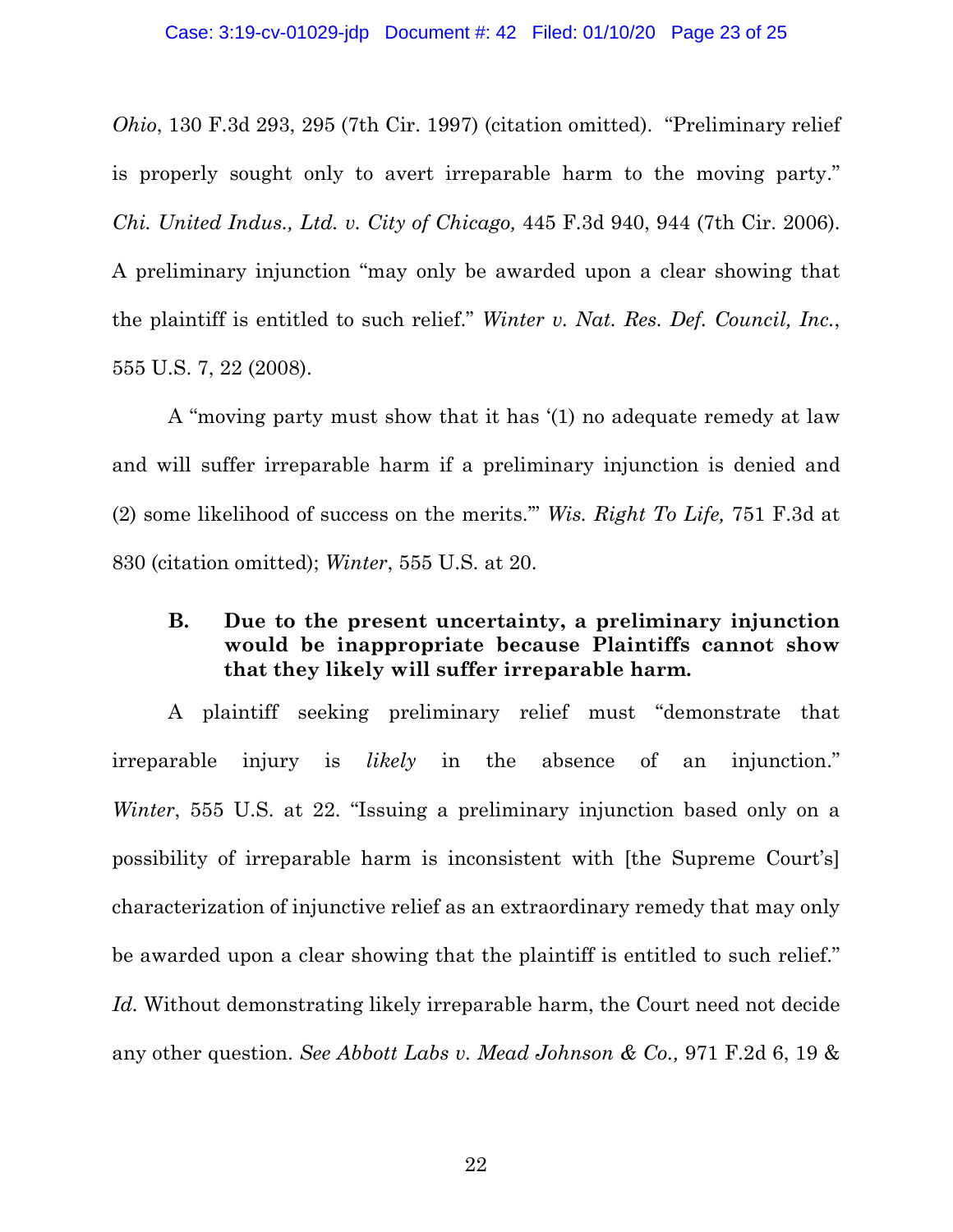n.6 (7th Cir. 1992) (plaintiff's failure to demonstrate irreparable harm "dooms a plaintiff's case and renders moot any further inquiry").

Plaintiffs cannot show that any irreparable harm is likely absent a preliminary injunction for largely the same reasons that their claims are not ripe. (*See supra* Argument I.) Plaintiffs face "likely" irreparable harm, assuming the validity of their due process theory, only if the Commission will likely deactivate voter registrations without notice. But too much uncertainty exists to foresee with any clarity that this will happen. Again, the Commission has never adopted a motion to deactivate voter registrations (DPFOF 3, 6, 10) and there are too many contingencies otherwise in play in *Zignego*, especially because the mandamus order should be reversed on appeal. Because "a plaintiff cannot obtain a preliminary injunction by speculating about hypothetical future injuries," *E. St. Louis Laborers' Local 100 v. Bellon Wrecking & Salvage Co.*, 414 F.3d 700, 705–06 (7th Cir. 2005), Plaintiffs' preliminary injunction motion should be denied.

### **CONCLUSION**

This case should be dismissed without prejudice as unripe or stayed until the *Zignego* state court litigation ends. If this Court, however, decides that the case should proceed, Plaintiffs' motion for a preliminary injunction should be denied.